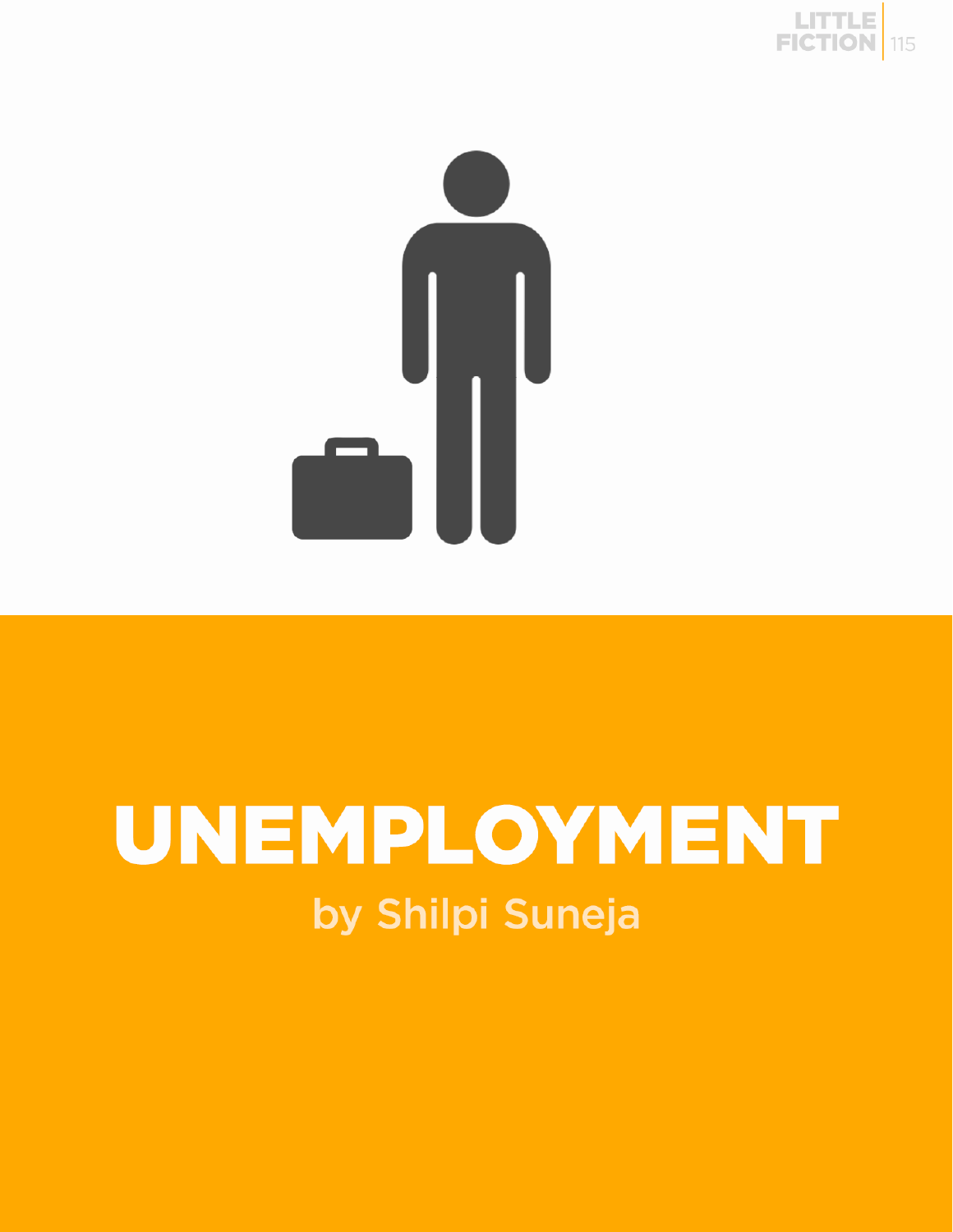AT the unemployment office, the coordinator asked us to stand in ascending order of our social security numbers and that was how Dad ended up at the back of the queue by the exit, and me and Maa near the front, right after the white people. A cornucopia of Asian faces separated him from us—Vietnamese, Filipino, Cambodian. We seemed rather to be arranged by the color of our skin, light faces in the front, dark ones in the back. We had our papers out and our hopes up—the room was bursting with hope—even though the line was moving slowly, people disappearing one by one behind a cluster of cubicles. Maa shoved my social security card into my hands, pushed my braids behind my shoulders, told me to stop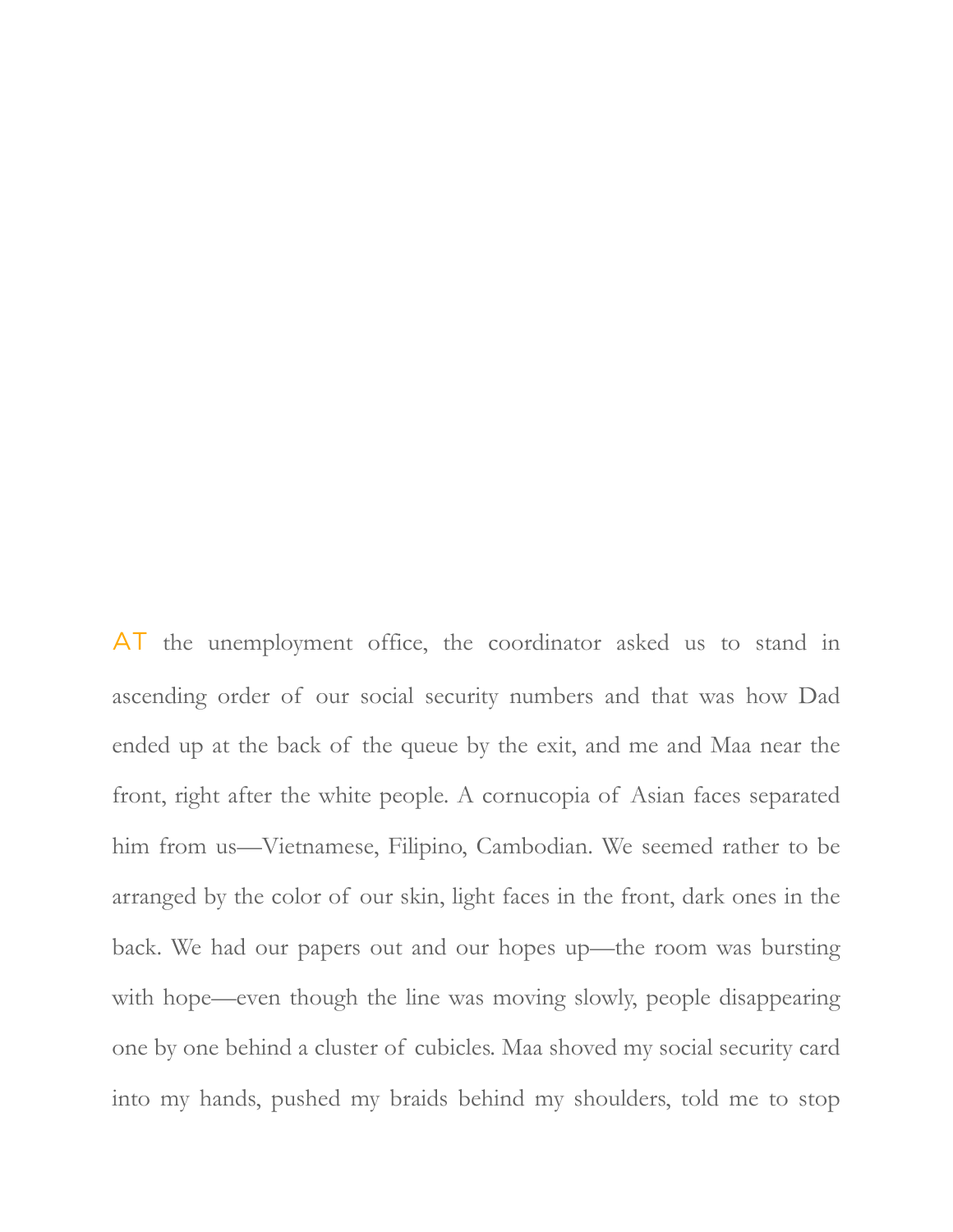slouching. My number was a digit behind Maa's, and I was grateful that an invisible umbilical cord made certain I followed her. What I couldn't understand was why Dad had ended up thousands of digits away. I was afraid by the time his turn came all the good jobs would be gone. I craned my neck to see if he was furious about his place in the queue. Even from this distance he looked small, barely a few inches taller than me, and stocky, like he was hiding milk pails under his jacket. He was consulting his papers, no doubt rehearsing answers that would impress the people behind the cubicles. But it was equally possible that he was thinking of other things. Like the cities he'd lived in around the world before he'd met Maa, long before I was born. Bali. Sydney. Dubai. Sharjah. Abuja. Cape Town. Port Au Prince. I could hear him say in his thick-as-molasses voice: *Nni kya baat thi? Why you worry? I am there.* But just as easily I could hear him say, like he did sometimes when things went wrong, when he was angry with Maa or me, that he would one day resume his vagabond life, choose the open sky over the monotony of family life. I wished I could switch my social security card with him so that he and Maa would stand together, and I would take his place in the back. But the cards carried our names. I couldn't think of what else to do to help him. I suppose that was because I was still sixteen, and, as Maa said, not yet capable of charting the course of my life, let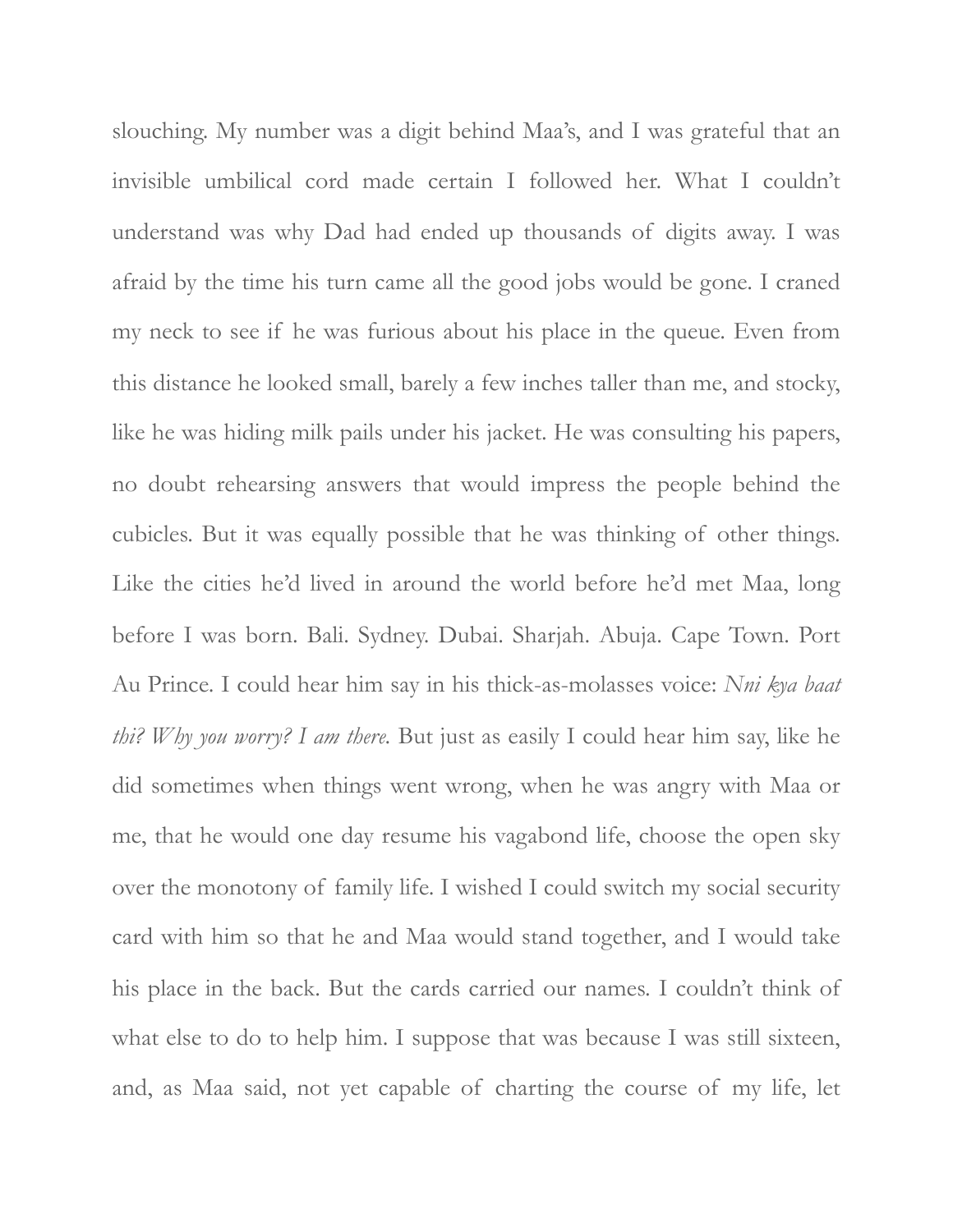alone control my parents' fates. Since I was their sole motivation for moving to America, it seemed I had done just that.

"What kind of job they got for us?" the woman behind us asked. She was carrying a crinkly shopping bag featuring women wearing straw hats. From it, a neat stash of laminated diplomas peeked out. In school, we had learned about the Vietnam War. America had lost. Vietnam had won. Still, here was this woman standing in the queue, hopeful like the rest of us.

"Wal-Mart dey done employ de most," someone from the back of the line said. The woman wore a brown turtleneck the same color as her skin. From time to time, she lowered a bag of peanuts to the two children beside her.

"You want the community college," said the man in a sharp suit behind her. He held a yellow envelope in both hands. I waited for him to say more about the college, but he didn't.

"De one in de next town?" asked the mother. "How you gone get dere?" But the man did not answer.

"The local 'ospital is 'ayaring," announced a woman dressed in smart athletic wear and sneakers at the very back.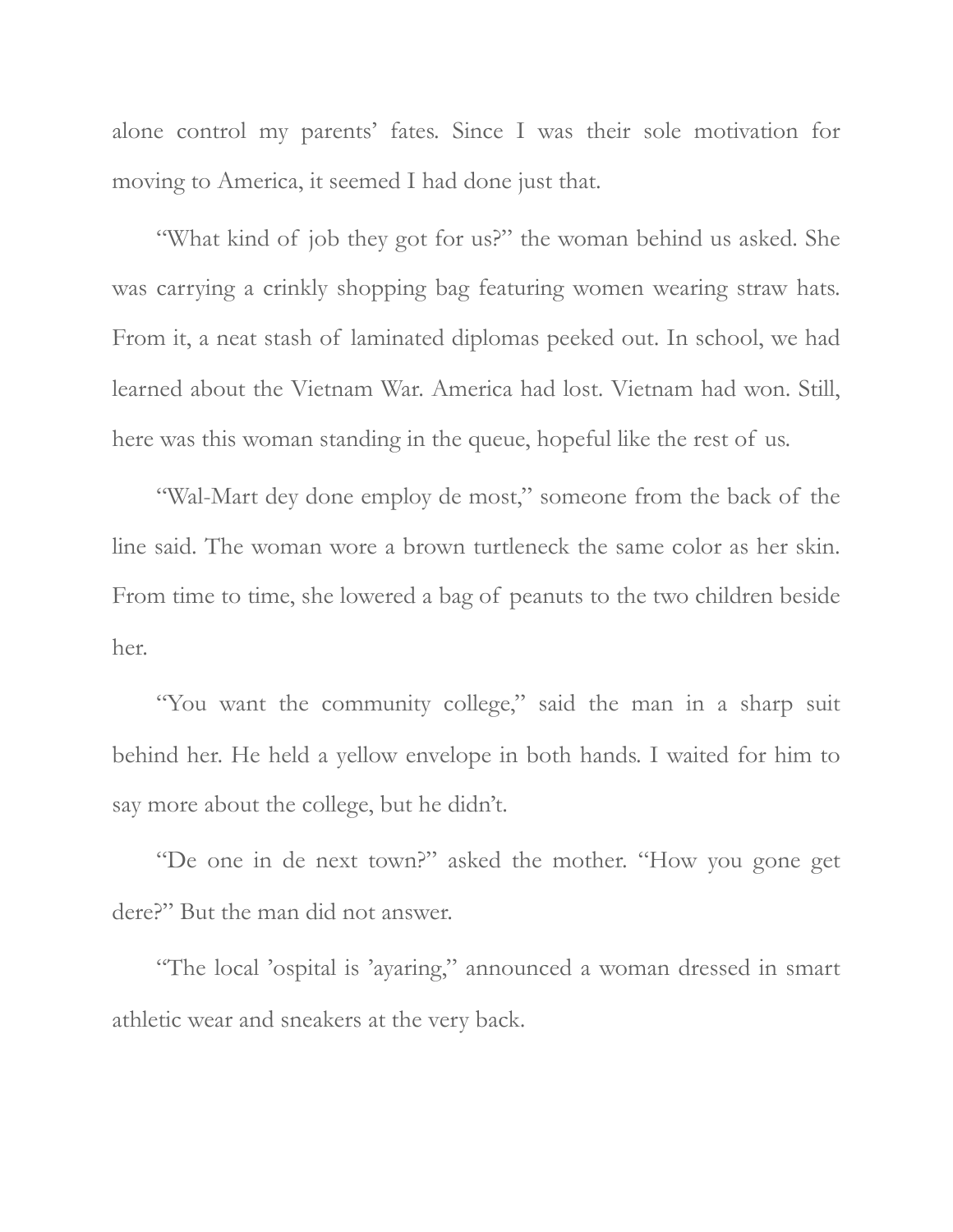"What about you?" the woman from Vietnam nudged Maa. "What kind job you wanting?"

Maa did not have an answer. The gentle slope of her small shoulders on which Dad's shirt hung like a curtain, gave nothing away. She and Dad hadn't done their research. They hadn't even circled ads in the local paper. We'd been in the country two weeks. Everything was new. The littlest things surprised us, like not having to queue up for drinking water, the lack of people on the streets, the abundance of food at Hannaford. The way the streets did not smell of smoke or rioting or death. No sirens or curfews. Nothing threatened to drive us out of our home. We were adjusting to these lacks and abundances.

"Not to worry," announced a familiar voice a few paces behind us. "Job for all of us. All kind of job."

"You will say you don't need job."

Henry ran an Asian Food grocery store in North Raleigh. He was here to file for unemployment for his wife who'd been laid off from Hannaford. We all knew the story because we'd all been to his shop. It was the only place in America that felt familiar, more familiar than home, the way it greeted us with the smell of cumin, coconut, and incense. Its distance from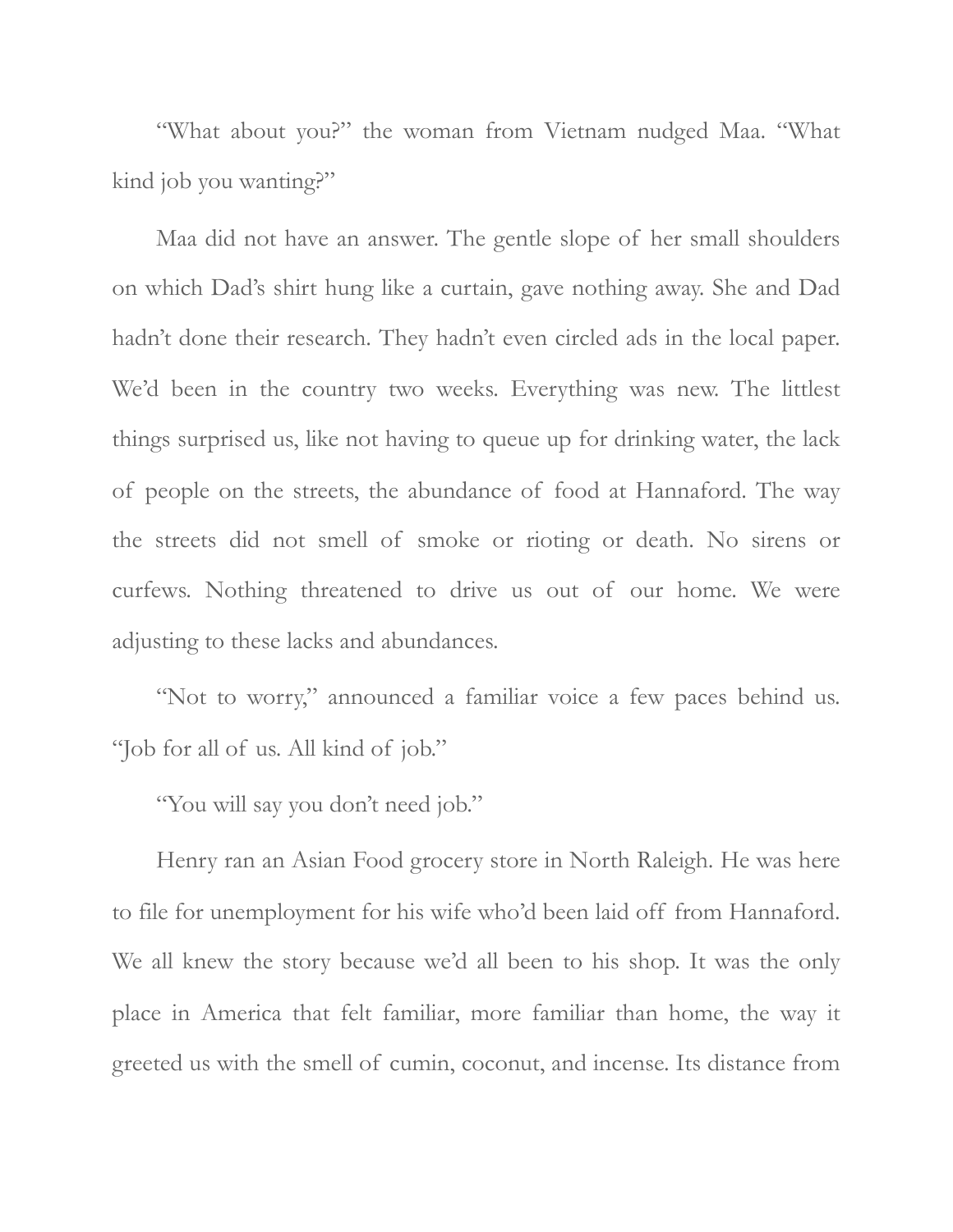our new home was the reason Dad said we needed a car. While me and Maa hunted for turmeric and allspice in the plastic bins, Dad chatted with Henry. Behind them, Henry's family smiled from photos tacked alongside magazine cutouts of Angkor Wat. Even though the shop was barely as big as our kitchen, it felt like the center of the world. Most everyone in the queue had been there. Now we were all competing for the same jobs.

I wondered if the people in the front of the line would know about the types of jobs available. But they weren't looking our way. They were busy tapping pens on thick leather portmanteaus, pens without logos, helping themselves to the free coffee. I wondered whom to ask—the man in the jogging pants jangling keys in his pockets, or the woman in the business suit, perfect legs sprouting from fierce heels. The lady looked preoccupied but not unapproachable. I could talk to a white lady. I'd done it before once, in Delhi. She was a traveler from Russia. Dad and I had met her at India Gate. Dad was doing most of the talking, telling her about the bargains at Janpath. "India is wonderful," she declared, raising her arms stacked with bangles and charms and red thread. "Don't you just love it here?" she asked me. And suddenly motivated to speak, I said, "You should go to the Baha'i Temple. It's new. It's beautiful." She thanked me for the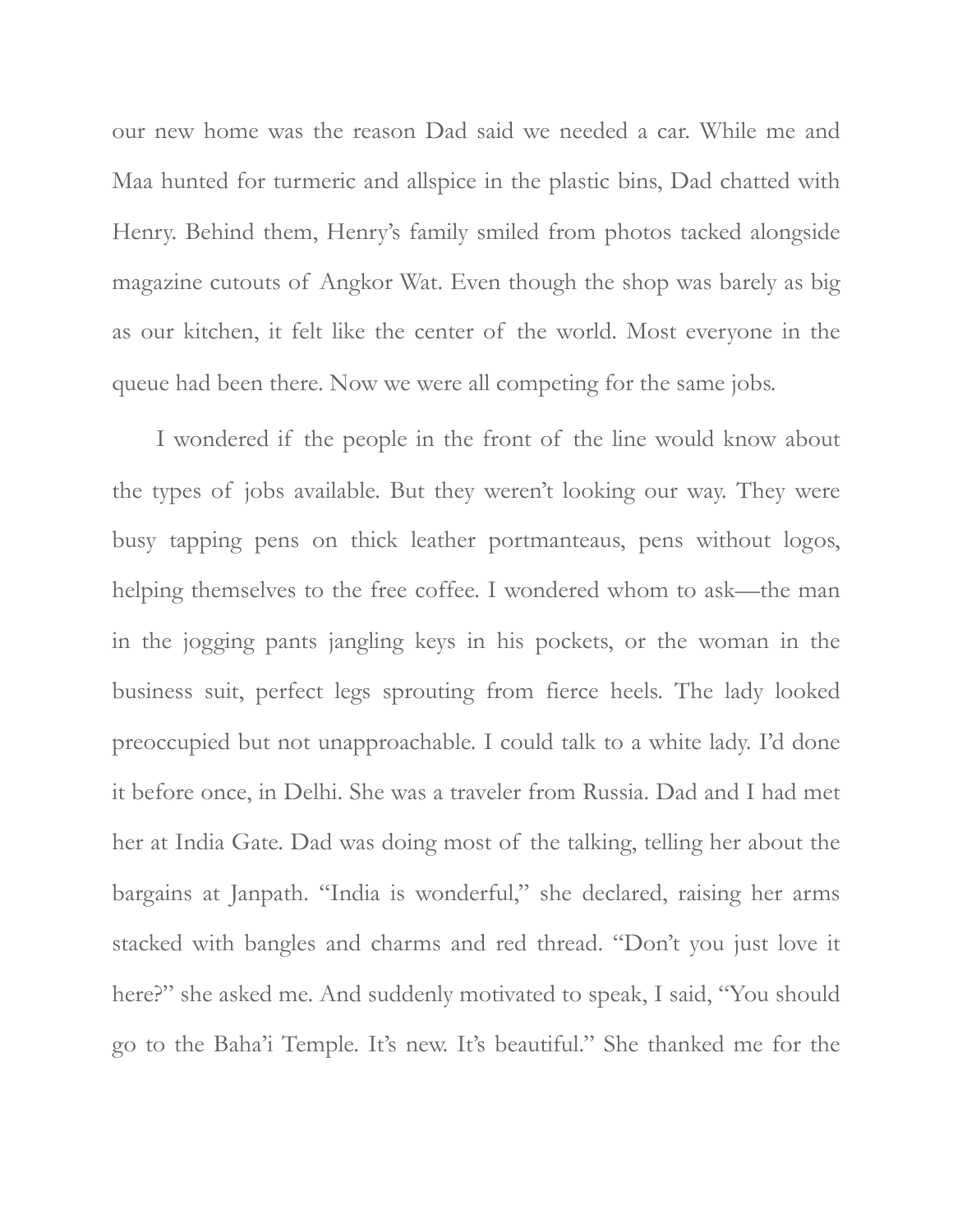recommendation, her blue eyes staring into mine, and I said, quite emphatically, "Welcome to India," feeling like an ambassador.

In the unemployment office, I felt the opposite. The lady in heels caught me staring and looked at me with disapproval. Her number flashed on the screen and she proceeded toward the cubicles. I wondered if upon her return she would recommend landmarks, tell me to go see someplace new and breathtaking, or someplace old and full of history. It was more likely she thought I'd come to take her job. The truth was, I did not want a job. Secretly, I wished some kind of child labor law would prevent me from securing employment. Perhaps a kind lady would order Dad to drop me off at the library each morning so that I could have my fill of the *National Geographic*. They had intensely beautiful pictures of the very bottom of the oceans. All I wanted to do was to look at glossy photos and think of whale sharks, stingrays and demersal fish. But this was wishful thinking. Dad said that I would very likely need to defer school and college until we could get firmly on our feet. We had bills—rent, phone, and soon the car Dad wanted to lease. And then there were Daadi's medicines, a different pill for each day of the week. *There is nothing wrong with living with just one kidney.* I could still hear her saying. And I could see Dad's tears. His body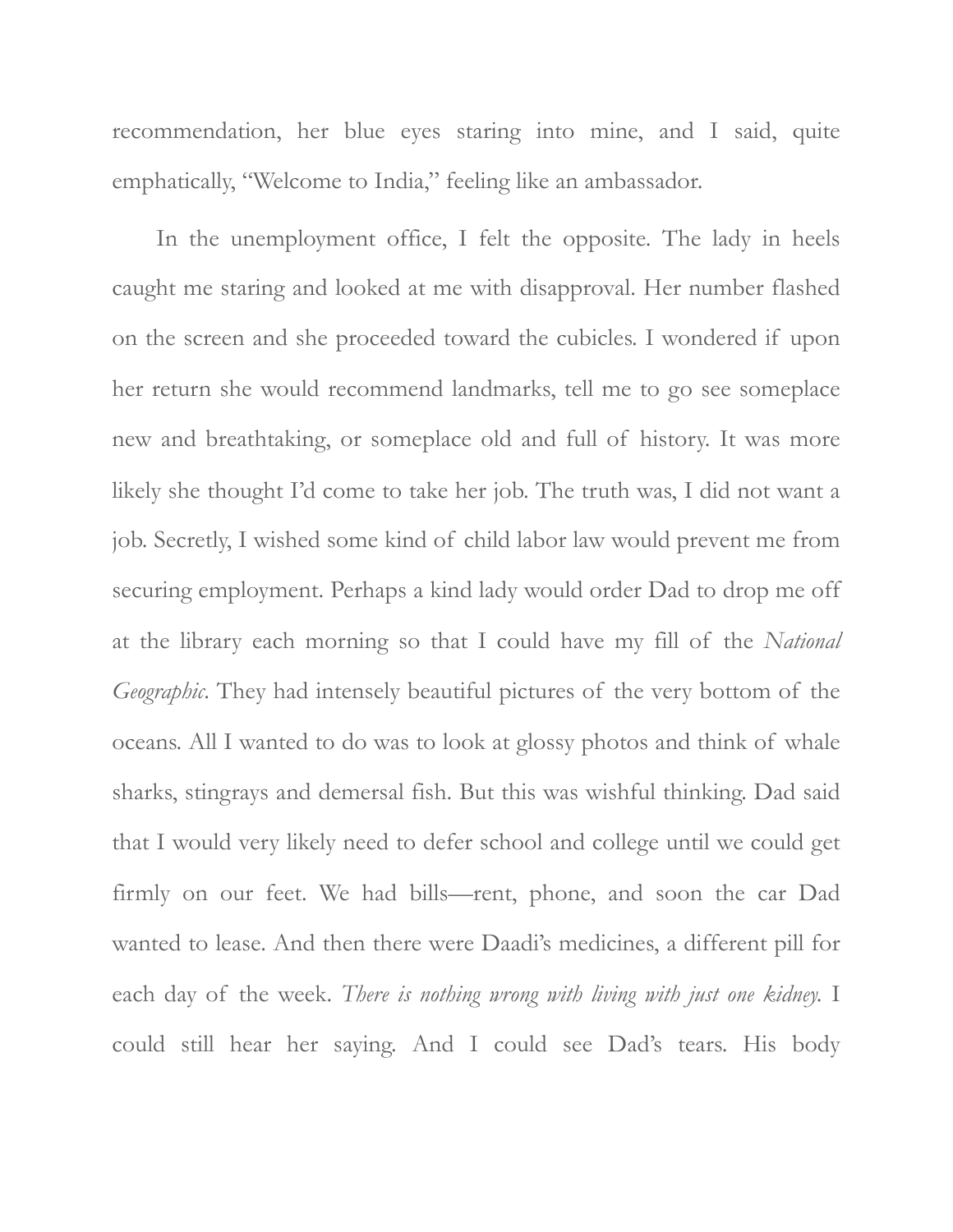supplicating at grandmother's feet, shaking her knees until the whole of her shook.

The lady in heels returned from the cubicles, a square piece of pink paper in hand, a triumphant look in her eyes. All the necks in the room turned toward her and watched her go. Faint whispering followed, everyone tried to guess what was written on the pink slip, but soon they gave up, and the general panic that the good jobs were dwindling settled upon us all.

It occurred to me that the people near the end of the line might end up working for the people in the front—the white people—serving them coffee, making their egg sandwich, looking after their children, cleaning their hotel room, servicing their car. Possibly even me, Maa, and Dad, if we didn't get the jobs we wanted.

The woman from Vietnam was talking to Maa. She was telling Maa she had just arrived from Hanoi to live with her sister and her sister's family, while her husband still waited for his papers, back in Vietnam. Everyone in her sister's family had jobs. She was the only one without one. She was ready to do anything. "Rent covered. Food covered. I save for diploma."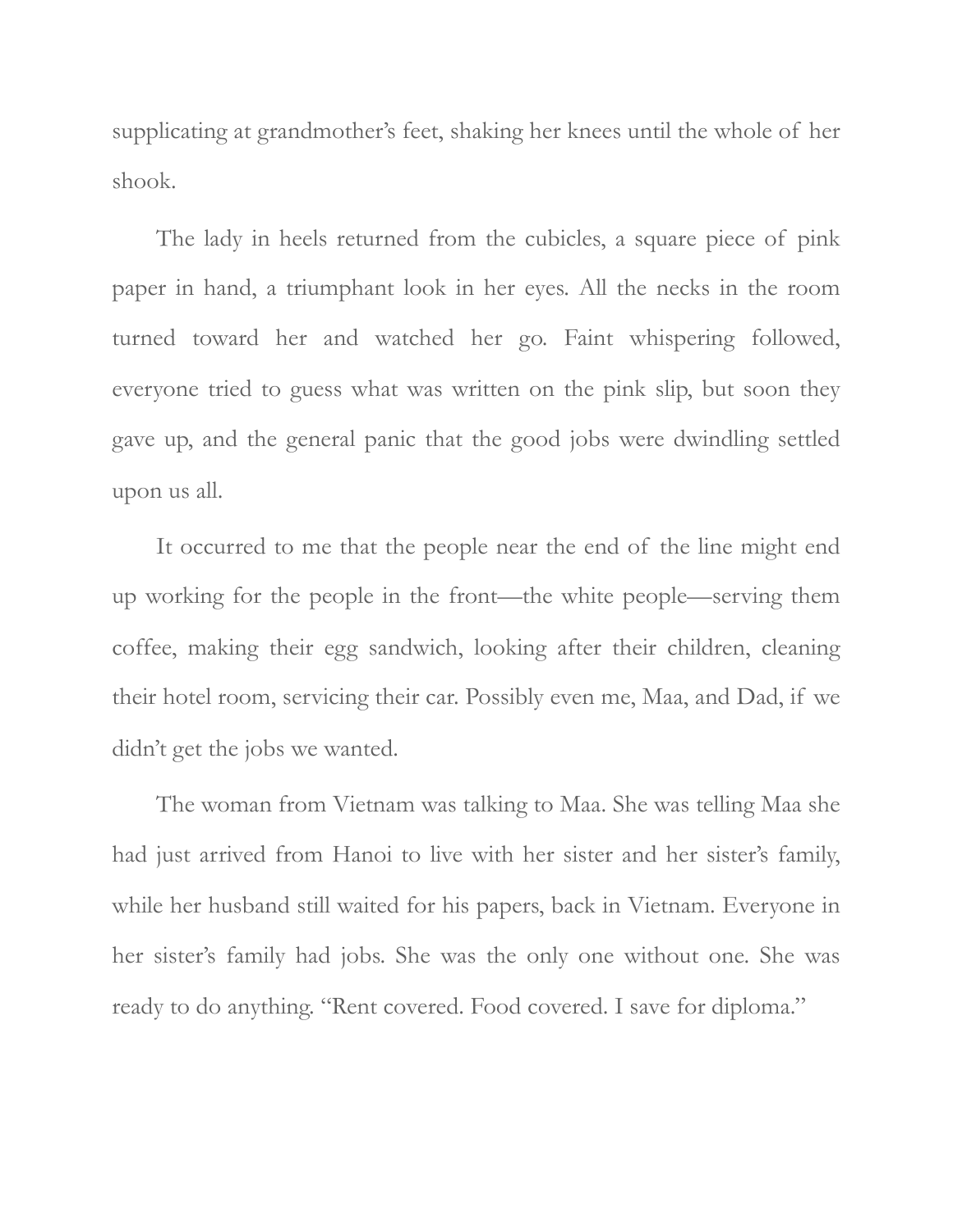"We just shifted to our own place. Cricklewood Apartments," Maa said. "Behind the bank."

I wondered if we should be getting friendly with the woman. She was competition, after all. She didn't have bills like us. But Maa was like this. Once she started talking to someone she couldn't stop. If Dad were standing close by he would instruct Maa to be more cautious, but he was too far to give us guidance.

"It's \$500 rent," Maa was saying. "Per month. Can you believe?"

The woman threw her hands up. "Where you get that much money?"

"We should be in Chicago, where my brother is. He would have helped us. Good schools for her also," she said, pointing to me. "But we are here."

"At least you got space."

"Oh, so much space. Two floors. Two bedrooms. Two bathrooms. It's like a big tomb. But it is good for her." Maa pointed to me. She meant the move to America, not the apartment, and I tried to stand as straight and proud as possible, despite the weight I suddenly felt on my shoulders.

"Just you and your daughter? You going to have to work two job."

Maa pointed to the back of the queue. "My husband is there." She turned to look at Dad. He was standing by the noticeboard near the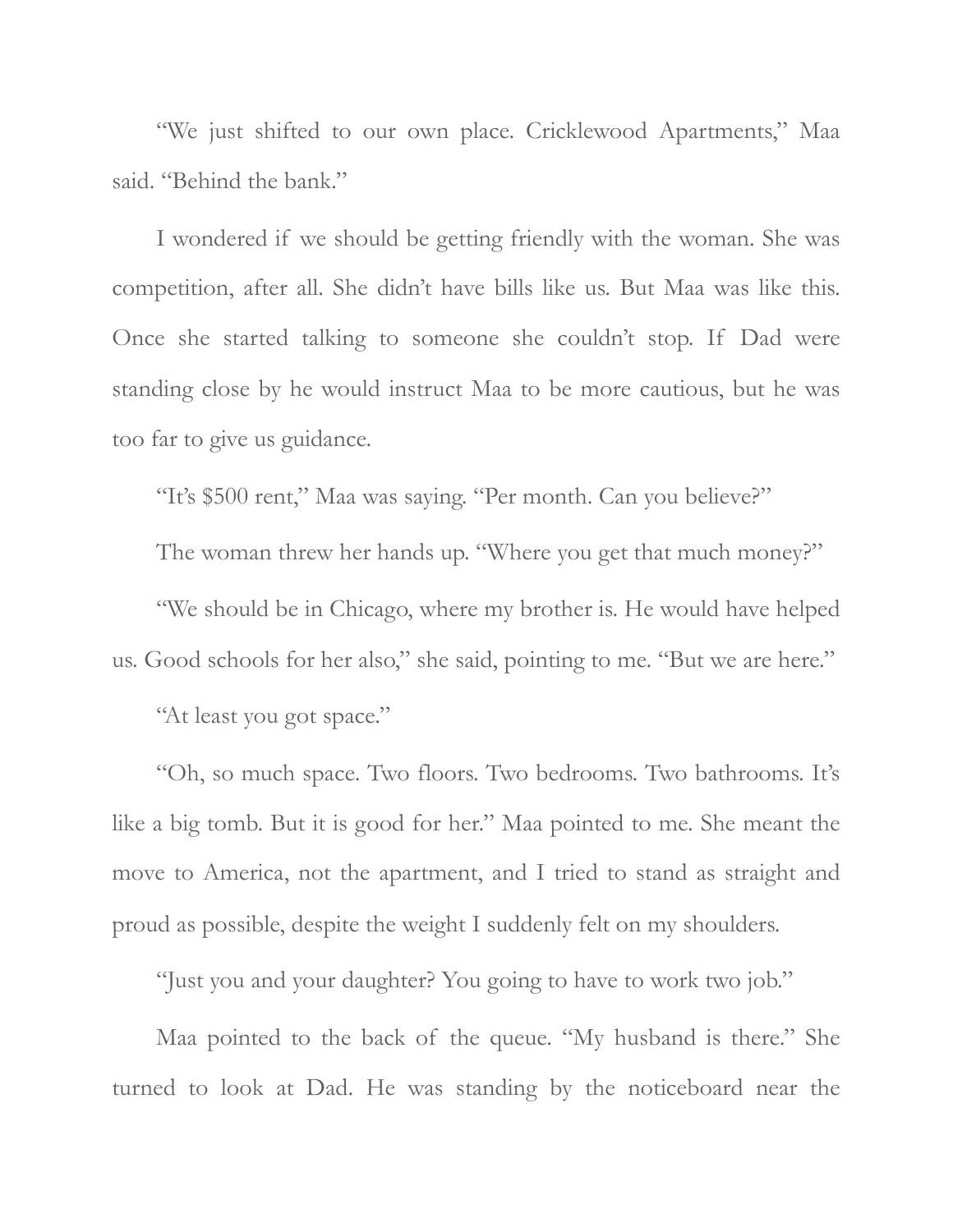entrance, studying a flyer. He snapped the paper off the peg and put it in his pocket. When he saw us he tossed his head back to say *kya ho raha hai*, is everything fine? He returned to his place in the queue, folded his arms satisfactorily, as though he'd just pocketed a piece of good news, and his handsome face spread into a smile, one of those rare occurrences of nature that caused me to feel warm all over. We were going to be okay. We were going to get jobs and we were going to be happy. I could feel the warmth radiating from his face to mine. I felt it on my cheeks, I felt it spreading down my sides, like Dad was hugging me.

"Three income. Good!" pronounced Mrs. Tran. "You from Turkey? Iran?"

"No," Maa said. "Delhi. India." She opened the flap of her plastic folio to reveal the top half of her resume. She pulled out the paper, and I noticed she'd listed more jobs under the ones already mentioned, by hand.

She tipped the paper to me and asked, "Is my writing legible?" My eyes glanced over the long list of jobs held at various schools illustrating her stellar career as a teacher. Public schools, private schools, schools run by American NGOs, schools run by local think tanks—she had done it all. Her resume should have filled me with hope, but it did the opposite. I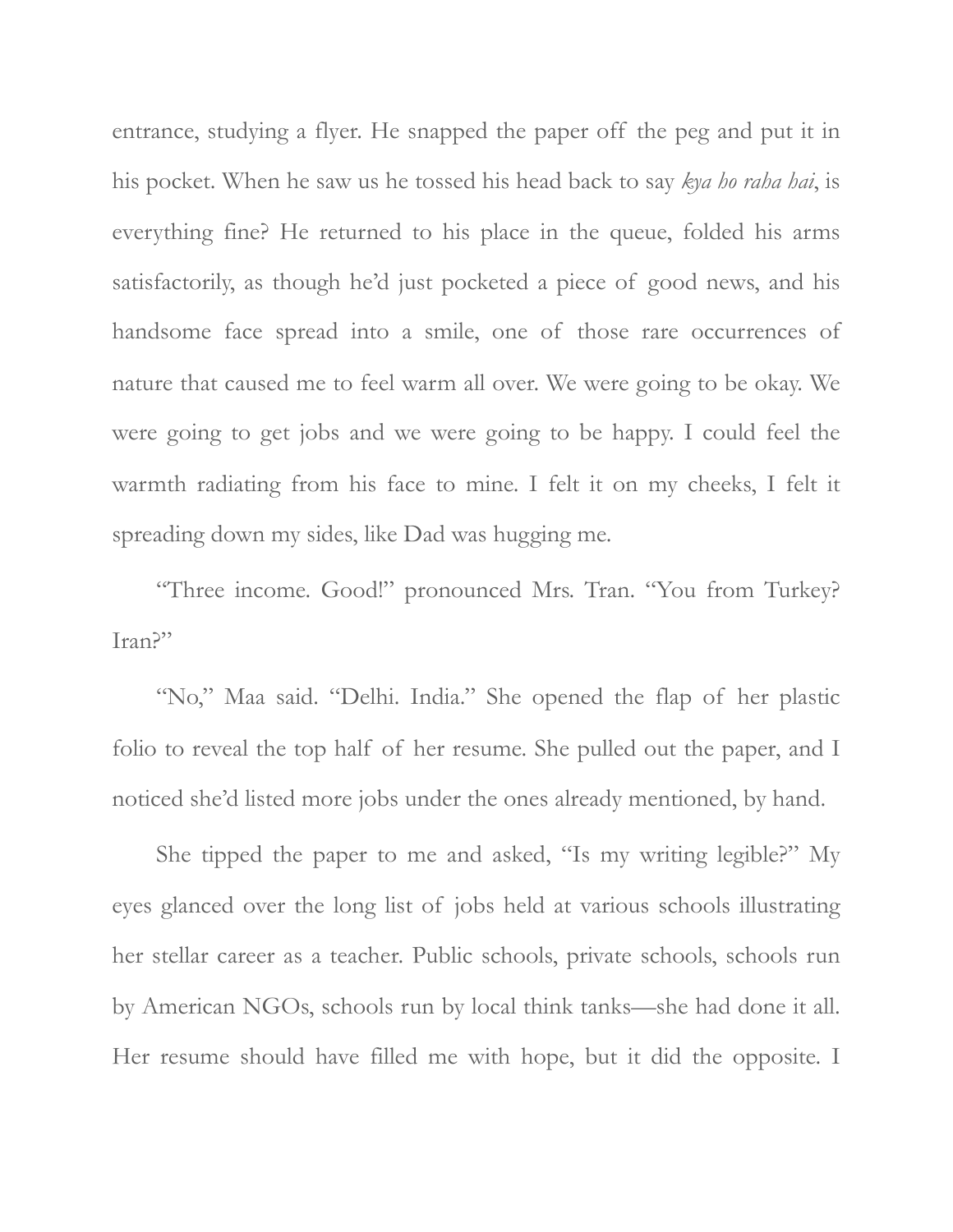couldn't help thinking that Maa's resume appeared stronger than Dad's. She would likely get the better job. Dad wouldn't take it well. She knew this. Why had she then embellished her resume? I looked at her with the question burning in my eyes, even though I had some knowledge of the answer, and she stared back, defiantly, calmly.

"What?" she asked, and I shook my head.

I supposed she'd added the text one night after I'd gone to sleep. She'd had to do it herself because Aunt Sunita hadn't let her change the resume once it had been printed.

• • •

Aunt Sunita hadn't spent much time on Maa's resume. She was Dad's youngest sister, his favorite. She'd hosted us our first week in America out of "sheer obligation" (Maa's words). Out of "sheer obligation" she offered to create Maa's and Dad's resumes on her desktop and print them on her printer so that we could "get on our feet" (Aunt Sunita's words) as quickly as possible. But when she began work on the resumes all she asked Maa for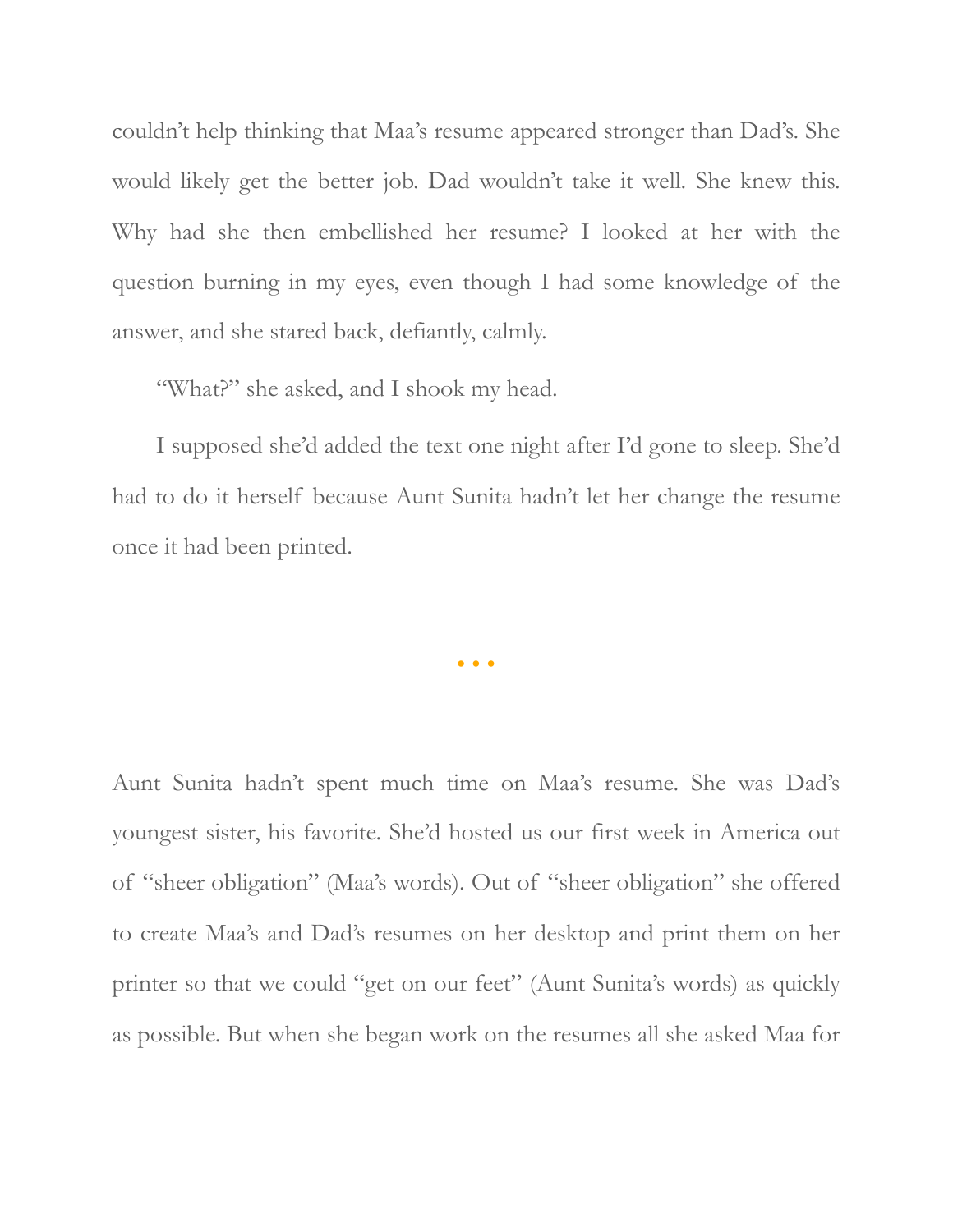was her last three jobs, the name of her undergraduate institute, the correct spelling of her full name.

"You don't even know my name?" Maa said. Aunt Sunita sat in an office chair before the computer, Maa and Dad flanking her on lawn chairs, while I hovered like a mosquito. We were inside her massive house which crouched like a tiger on a hill. The house had many rooms for many purposes, but not one that Maa, Dad and I could use "indefinitely."

"Don't want to misspell it," Aunt Sunita replied.

Maa pointed to the screen, finger hovering below the word EDUCATION. "I have two Master's degrees. You haven't mentioned."

"People don't want ancient history," replied Aunt Sunita.

"But I'm using all three degrees. I am a science teacher; they have to know I have a Master's in education."

"No use listing them. Your degrees will likely not even translate into the American system."

Maa stared at Aunt Sunita blankly, her mouth open.

"I am only saving you the embarrassment. The people at the unemployment office will tell you the same thing."

Maa began to protest, but Aunt Sunita had moved on to Dad's resume.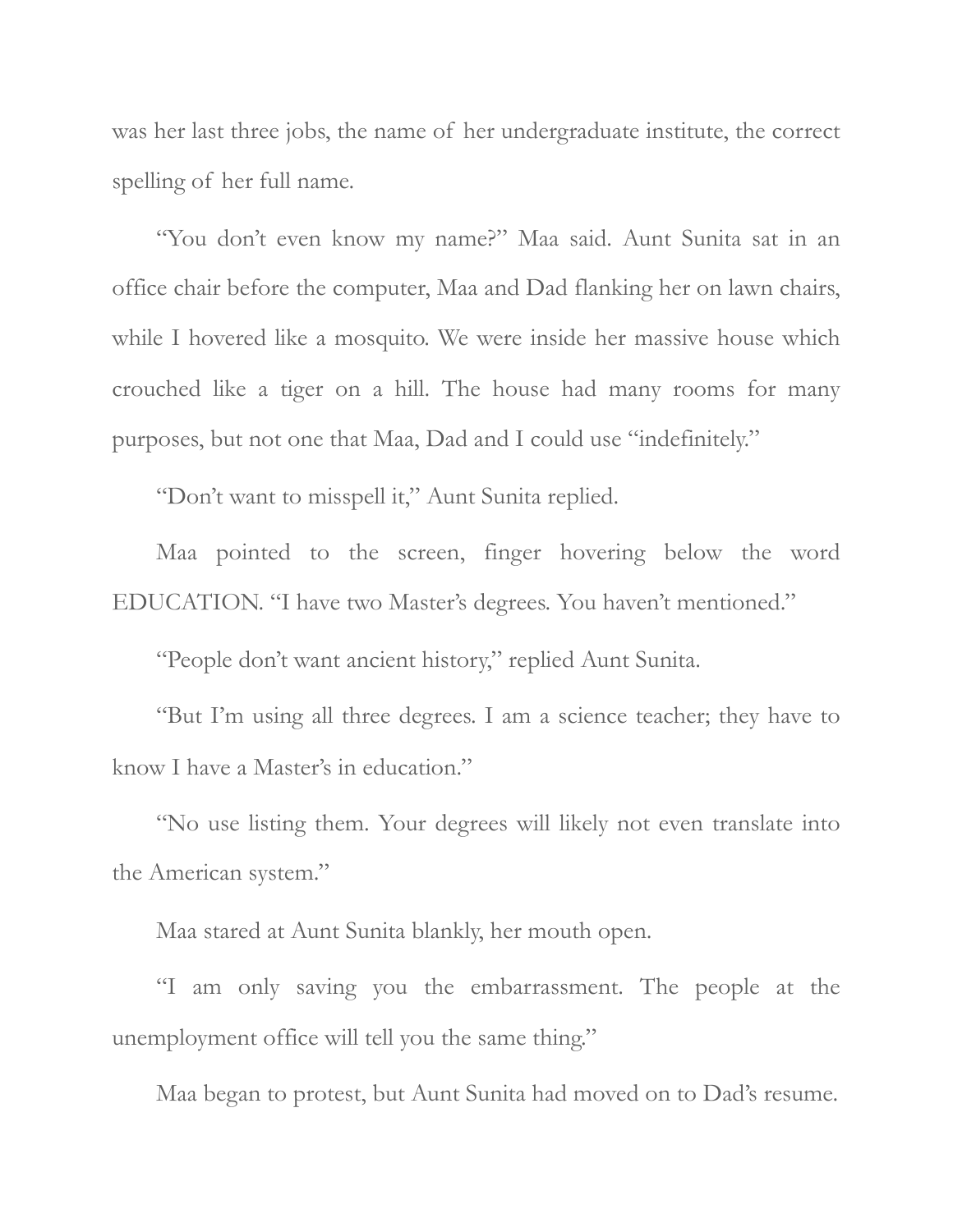Dad wanted Aunt Sunita to mention his college boxing medals. His captaincy of the swim and the cricket teams. His secretariat in the student government. He took over the mouse, his cigarette breath hitting Aunt Sunita's face until she excused herself to get one of her own. Dad and his sister adjusted identical glasses on identical noses, their smoke streams blending into one, while Maa and I sat on the side, watching them both. We waited with baited breath as Aunt Sunita pressed print. I knew Dad's resume was going to be as impressive as he was. I had no doubt. If Maa had excelled as a teacher, Dad had done even better in his engineering career. Before they met, he had lived a grand life. He always had spectacular things to say about his adventures, about his life with the Dubai sheikh, the litany of servants once under his command—things Maa could never claim.

But when the deskjet spat out his resume, our jaws dropped. His name in all caps, his sole degree from the Indian Institute of Technology, the two jobs he'd held in Dubai, even his hobbies, filled a third of the page. It looked terse like a government notice.

Aunt Sunita picked up the paper and held it close to her eyes. "Hmm," she said, breathing out smoke. "This is going to need some work. What else have you accomplished?"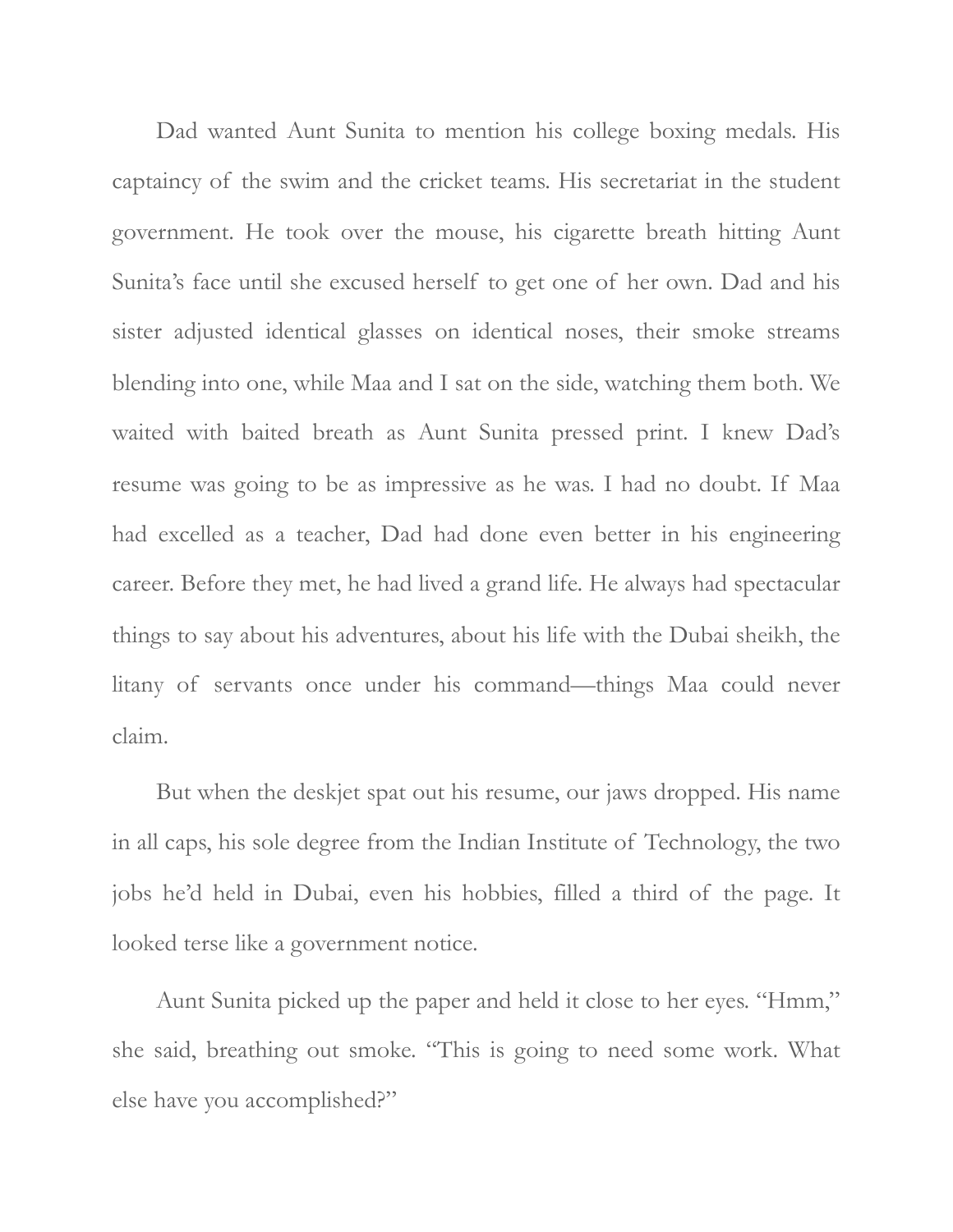Dad stared at a spot on the floor, thinking hard. After a while he said, "It's in the talking that the real personality comes out."

Aunt Sunita disagreed. "You have to let the hiring managers do all the talking. Perhaps I could make bullet points out of your job responsibilities. Bullet points take up space." Dad tilted his neck to peer at the list of jobs on Maa's resume. As he read, his breathing got heavy.

Dad believed that he'd peaked in his early twenties—as an engineer in Dubai. When he returned to India, Maa insisted he take a rest. Except that his year of rest turned into five. He tried his hand at various things launching a yoga center, a computer school, a natural ice-cream parlor. Then the riots happened and we lost our house and everything inside it. It was only because Maa had a job that we were able to rent a new place. But Dad must have been upset by it all because he spent several months with Daadi, not returning our calls. When he came back he was different. He shouted at Maa every time she tried to mention work. His eyes went blood red and he would forget what he was upset about or whom. Everything bothered him—our cramped apartment, the food Maa had cooked, the grades I'd failed to get, even the color of my and Maa's skin.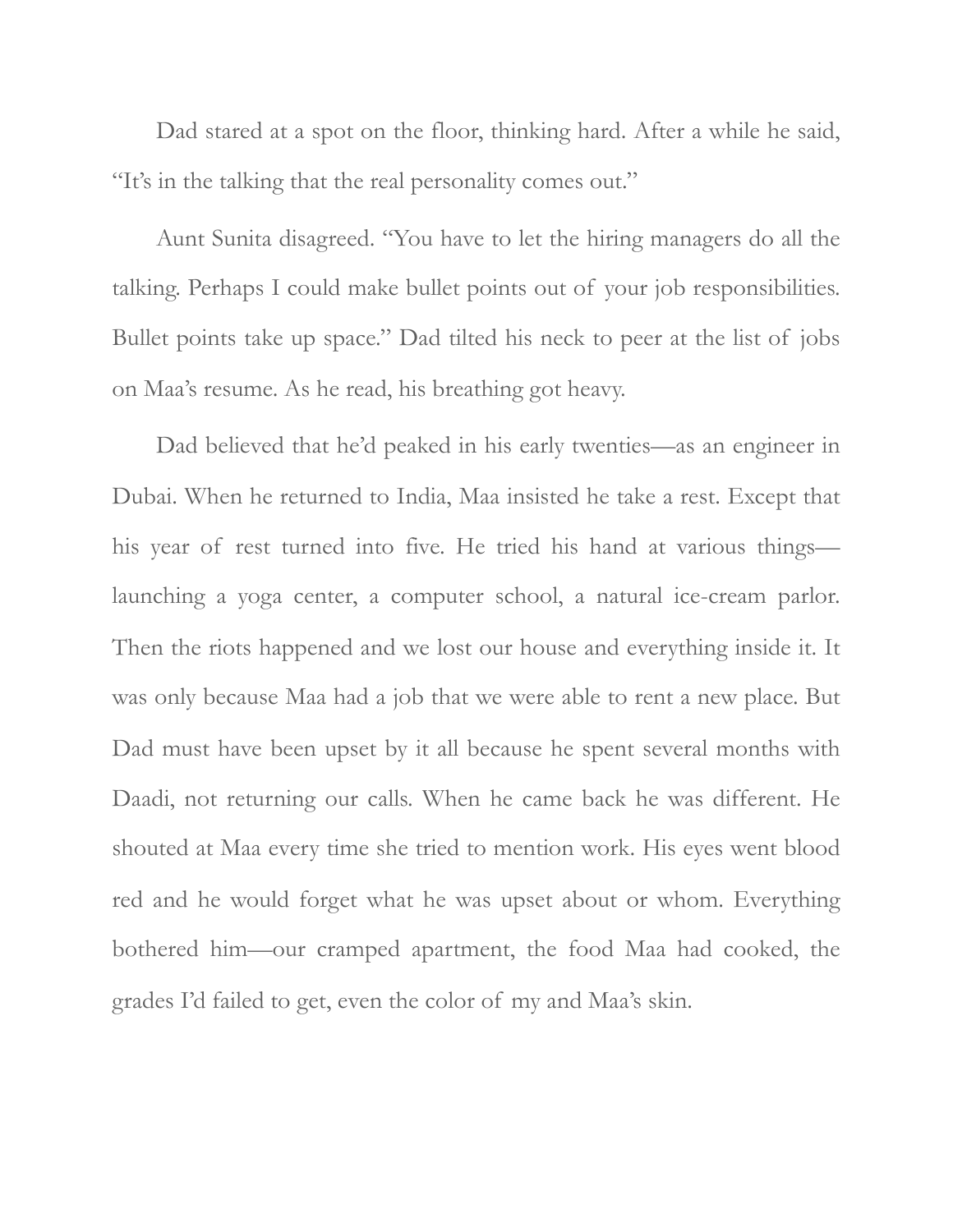In Aunt Sunita's study, Dad's eyes were that same shade of red. He tossed Maa's resume at the printer and said, "All these two have to do is powder their face and they can pass for white. Jobs no problem."

Aunt Sunita tried to calm him down. "They are not *that* fair," she said, handing Maa her resume.

But Dad was too far gone. I knew this because he could no longer face us. He lowered his eyes, and spoke through his teeth. "What kind of a child is this?" he pointed to my feet. "No part of her looks Indian. No part of her looks mine. Look at this, her skin and mine—so much difference."

My fingernails had dug red hot crescents on my arms. Aunt Sunita shook her head and walked away to indicate she wanted no part in the family quarrel. But Maa was furious.

"Please stop this nonsense. I beg you, just stop. How many times are you going to bring that up?"

Dad was walking away. I relinquished the grip on my arms. But then, he turned around and said, "Good thing this is America. They want brains. They want hard work. We shall see who gets what at the career center." He pulled out another cigarette and lit it before his current one burned out.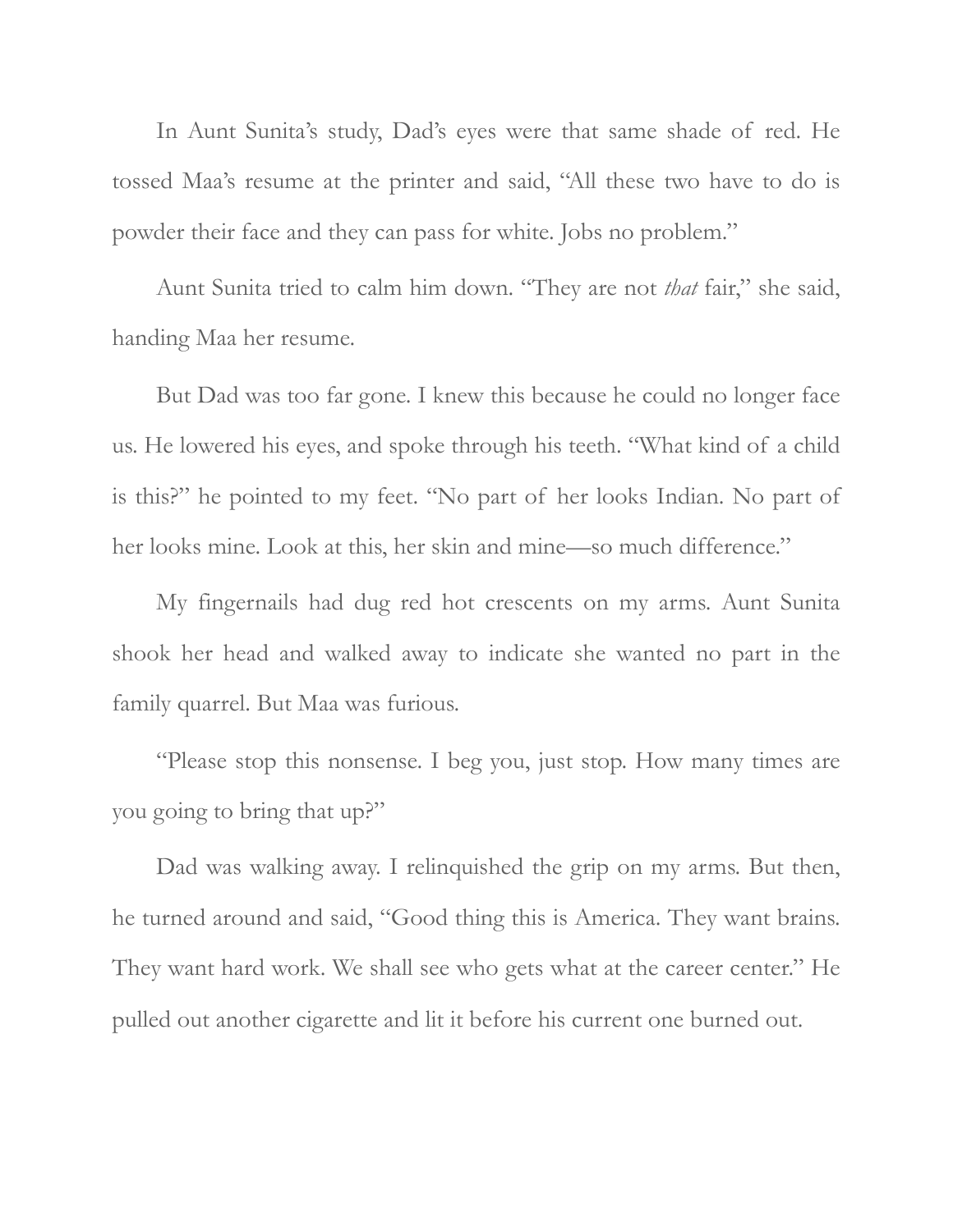That night, in Aunt Sunita's spare room, after I'd done crying and wondering yet again what had prevented me from getting Dad's strong, dark arms, his thick, smooth calves, I joined Maa in her bed.

"Is Dad going to leave us if he doesn't get a good job?"

I could see the soft curve of Maa's hip. Dad was somewhere in the house. We could hear the thick swirl of his voice, like heavy furniture being dragged.

"Only God knows who will get what," Maa said. "You just focus on getting into school."

"You want me to go to school?"

"As long as I have breath in my body you are going to school. From August itself you are joining. I don't care if I have to do three jobs."

"But Dad said—"

"Does Dad have any grasp on reality?" Something in Maa's voice caused me to shake. She was watching out for me. And yet the way she spoke of Dad made me want to turn away, refuse her love and care and guidance until she agreed to speak of Dad like the man we both loved. At the same time, I knew that lately Dad had done nothing to deserve Maa's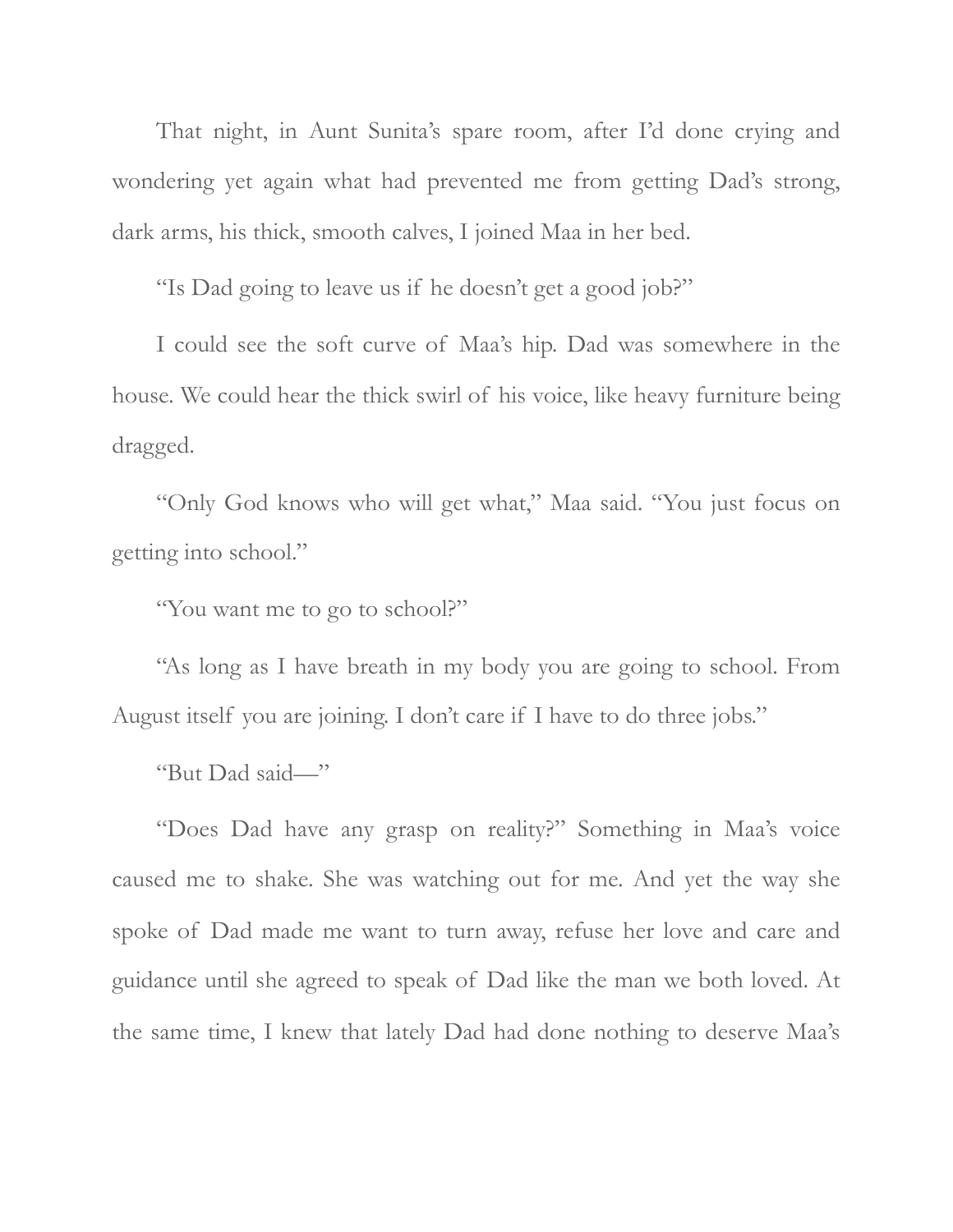kindness. Knowing these two truths made me want to run away from this house on the hill and keep running.

• • •

At the unemployment office, the line had shortened. All the white people had left, smiles on faces, pink squares in hand. All that remained were us, Asians and black folks. Some were sitting now, but most were still standing, still in order, lest someone from behind the cubicles come and shout at us.

Maa's number flashed on the electronic display.

"You're coming with me," she told me, and grabbed my hand.

We were on our way when Dad called us to stop. "Listen!" he said to Maa in Hindi. "Don't go on about irrelevant things. Don't talk too much. And freshen your lipstick." He pursed his lips and pointed. Seeing me laugh he fluttered his eyelids exaggeratedly. Maa pulled out her the little trial-size stub of red, smaller than my pinky, and did as she was told.

The maze of cubicles reminded me of our Delhi neighborhood—the thin, corridor-like alleys, eyes behind partitions. Except in Delhi, whole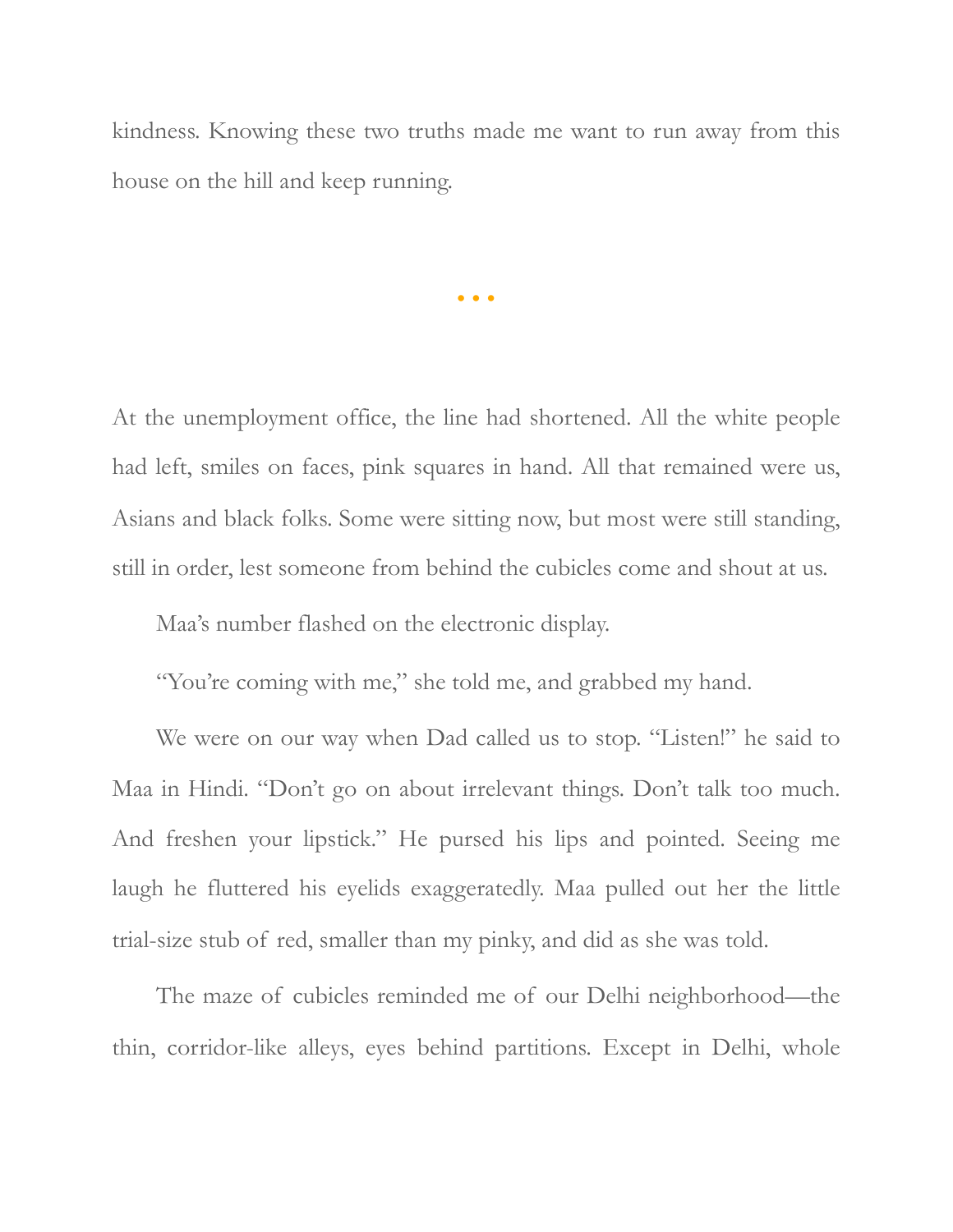families lived inside rooms roughly the same size as those cubicles, cooking, sleeping, eating, birthing babies.

The counselor who greeted us looked young, barely older than me. She had on a thin cotton jacket, hair tied into a ponytail at the top of her head. I wondered where she had gone to school, if I could ask her about it. But Dad had warned us not to talk about irrelevant things.

Maa put her resume on the table. The girl picked it up, and as soon as she did, my heart began to beat like a drum.

"Can you tell me an accomplishment you are proud of?"

Maa shifted in her seat, her eyes unable to meet the counselor's, even though the girl looked on encouragingly. Maa stared blankly at the desk, and after a long while, in a quiet but steady voice she began to speak. "I set up a lab in one of the poorest schools in Old Delhi. We had mostly slum children. I taught them to do electrolysis experiment. I also wrote them a play which they performed for parents."

"My mother is a teacher too," the girl said, her face brightening. "A chemistry teacher."

"I did a Master's in Organic Chemistry. Also in Education."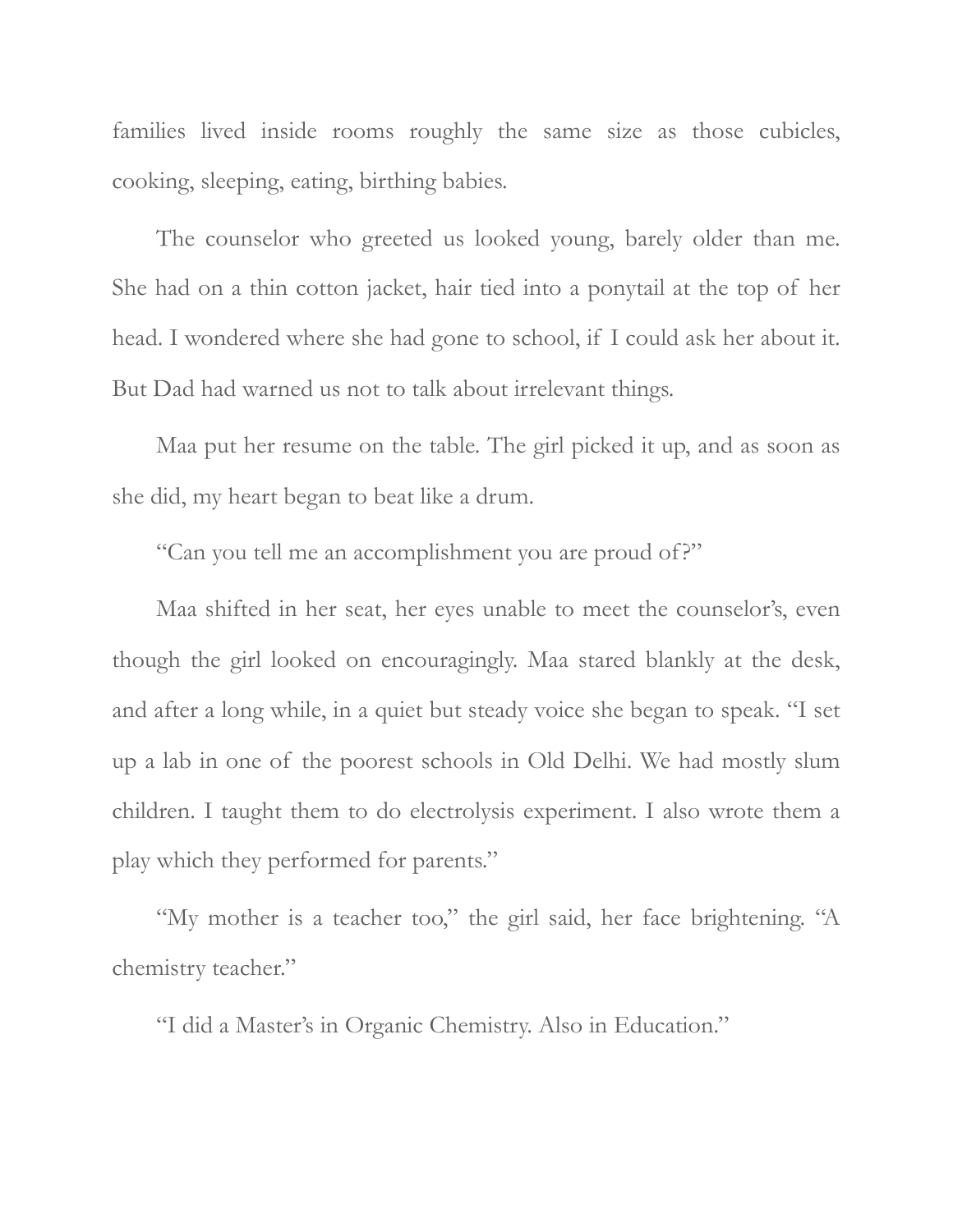The counselor smiled. "You are overqualified for all the jobs I have on file, Mrs. Singh."

"No job is too low."

"That's the spirit. Let's see what I can do for you." She scrolled through a page open on her computer browser. "You can report to Apple Tree Daycare." She took a pink piece of paper and began writing down the details. "They have an opening for Lead Teacher, Toddler-2. I am sorry it is well below your capabilities. But look into becoming a substitute teacher. That's a good way to get your foot in the door."

"What about her?" Maa asked, pointing to me. "Is there something for her at the daycare—something part-time? She tutored my students with me. She is good at math and English."

"Is that so?" said the girl, surprised.

"She can go to the interview with you. I am sure they can find some use for her. If not in the Raleigh branch, then something in Cary."

Maa took the pink paper and thanked the girl. She wasn't smiling, but her hold on my hand was firm, like she was on the verge of telling me something significant. Even though I was a little upset with her, I couldn't help looking at Maa with pride. *Overqualified*. That's what the college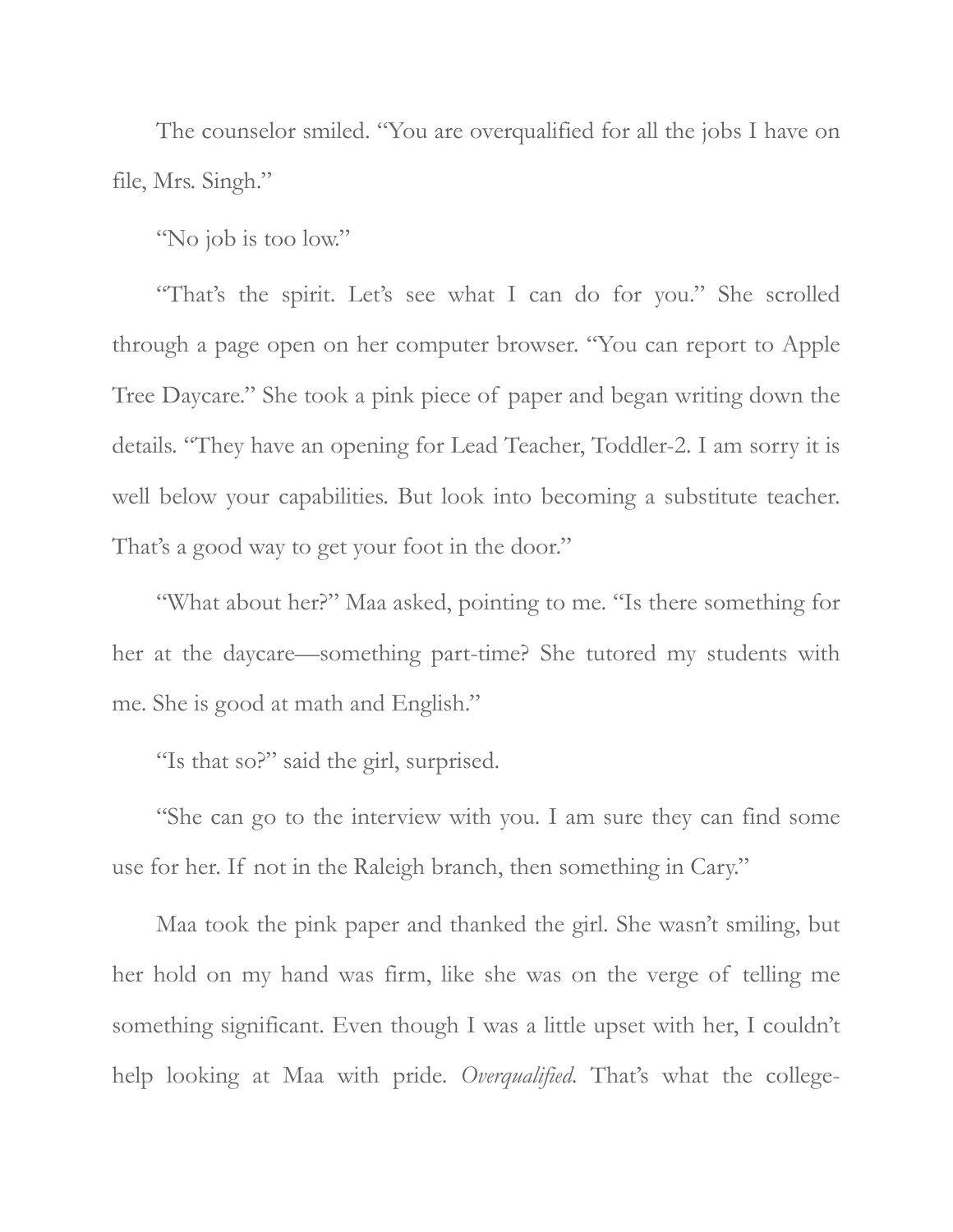educated American girl had called Maa. I let myself feel happy, happy that Maa held me, still.

"*Kya?*" Dad asked as soon as he saw us. "What did you get?"

"I have an interview at a daycare."

"Daycare? You mean changing nappies? *Bas?* Is that all?"

"It's a start."

"Very good start," chimed in Mrs. Tran. Even Ms. Nurse nodded, her curls bouncing. Mr. Community College was also pleased, quietly so.

"Teachers are respected," said Henry.

"What you talking about?" said Dad. "Car salesmen make more money than teachers." He pulled out a packet of cigarettes. "Did you ask about pay?"

 $\Omega_{\rm CO}$ "

"Hours?"

"No."

"Then what you are celebrating for?" He put a cigarette to his lips and looked away. I didn't want to look at him. I wished he would throw away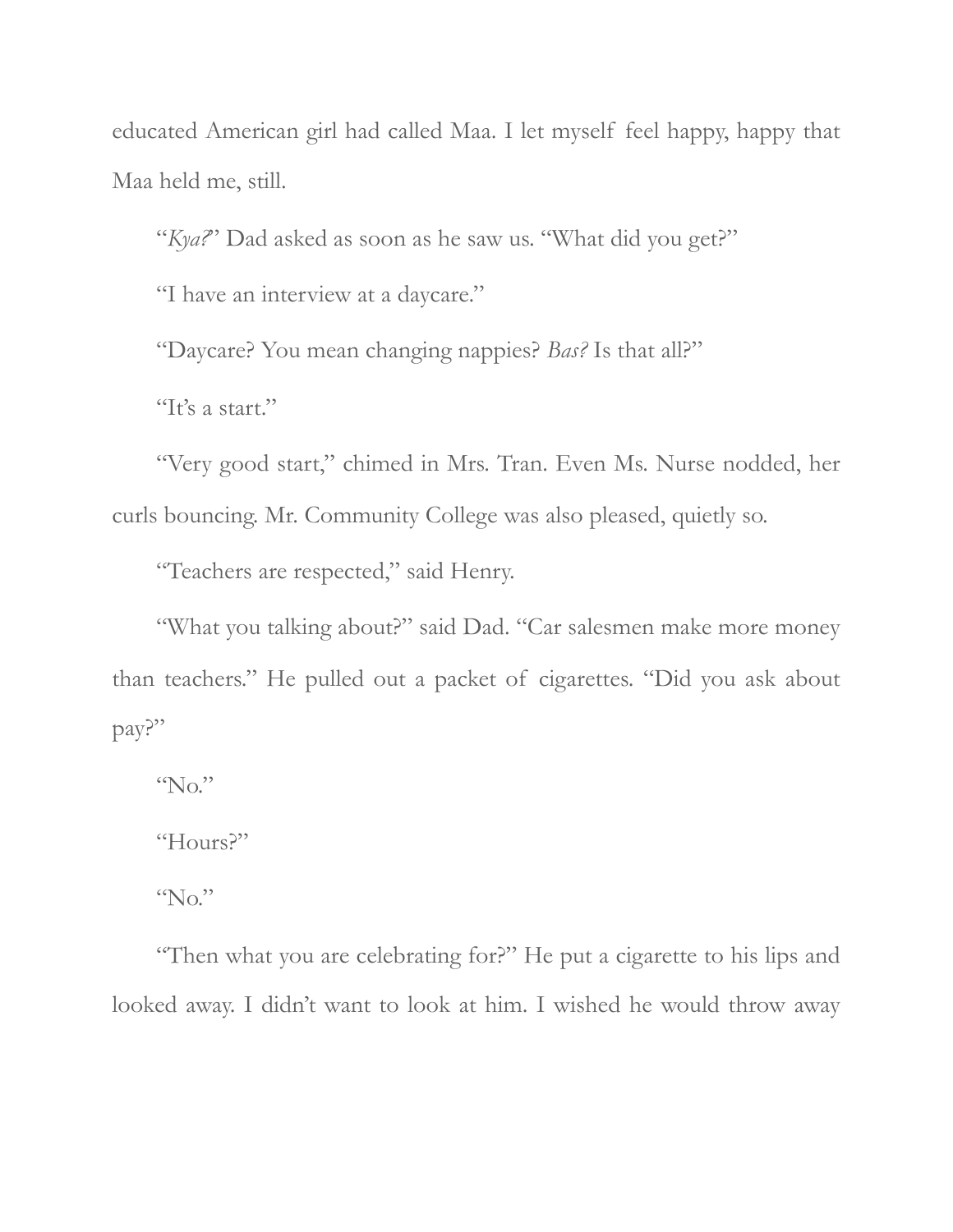the cigarette, prepare for his own interview, but he pulled out a lighter and walked out of the office.

While Dad was out of the office, Mrs. Tran went in for her assignment. She came away from the cubicles beaming. She ignored everyone's *what happened, what did you get* and went straight for Maa's hands which she took in hers and shook vigorously.

"I too going to Apple Care!"

"The daycare?" Maa asked.

"Yes! Yes!"

I couldn't understand it. Mrs. Tran had no Master's degree. She didn't even finish college. Still, she had received the same job lead as Maa.

"We can work together," Mrs. Tran said.

"Of course," Maa said. "It will be nice. I hope it happens." I couldn't understand why Maa ignored the slight injustice in this. She looked perfectly content sitting beside Mrs. Tran, telling her about Delhi, learning about Hanoi. After a while, I gave up and joined them. It didn't take long for me to feel Maa's sense of relief of knowing that we would see a familiar face at a new job next week. I wish Dad was here to see this, to feel some of this relief, but he was still outside, smoking.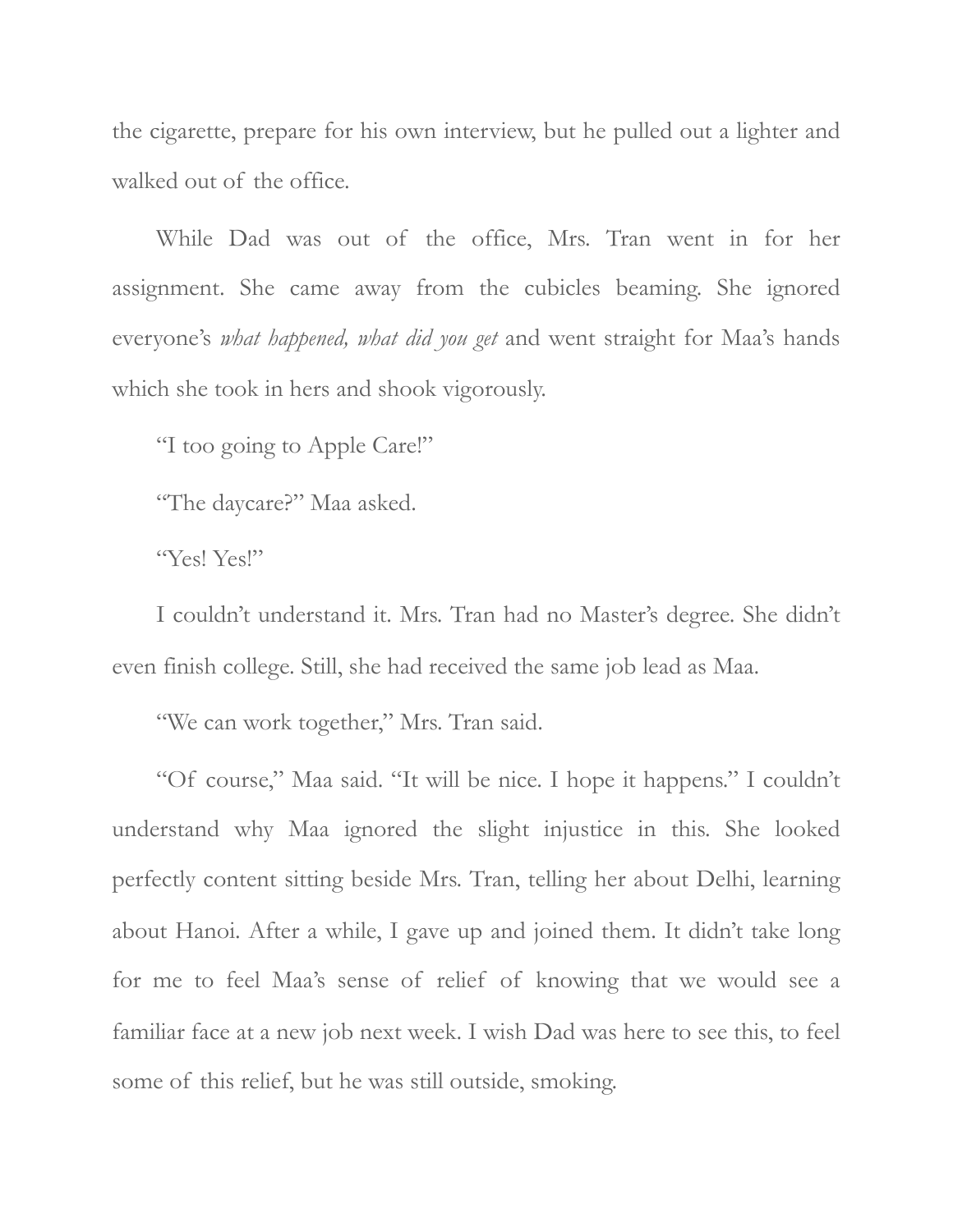By the time Dad came back inside most of the people had left. Henry, the community college man, the mother. Only the nurse from Ghana and Mrs. Tran hung behind.

Dad's number flashed on the electronic display.

"Take her with you," Maa urged, but Dad was walking away. Out of my own volition, I followed him.

The woman interviewing Dad was older. She had short, clipped hair, thin lips, an air of severity about her.

"Sit, please," she said curtly, without looking at us. "Tell me about your past experience."

Dad waited for the lady to take her eyes off her computer. When she didn't, he said, "You see, I started my career as Civil Engineer. In Dubai. In 1975. Hotels, mostly. And a hospital. I had two hundred men under me. Rashid—you know Rashid—Sheikh Rashid, the prince, I worked for him also. But we were like brothers. I had my own room in his palace."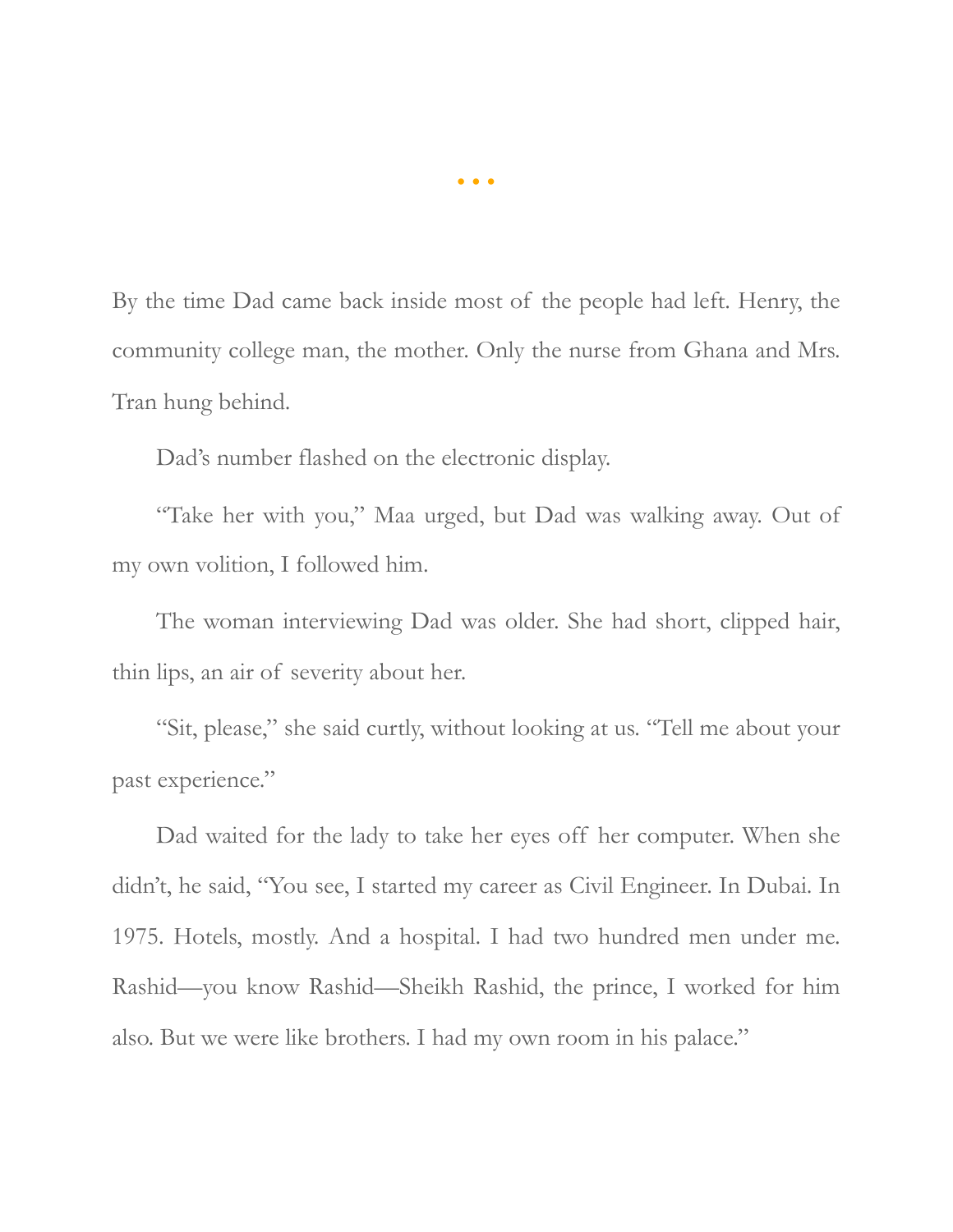The lady looked at Dad, her eyes narrowing, no smile on her face. "Is any of this relevant?"

Dad tapped his lips with a finger, taking slow breaths. He began speaking, still about the Sheikh, about the hotel he'd built for the man. At any other time Dad's stories would have filled me with a sense of wonder. I would ask for them over and over again. *Tell me about the time you and the Sheikh were friends. Show me photos of your room at the palace, all the plates of food, and the time you went on a ship.* But even I knew that the lady's cubicle was not the place to share these stories. The counselor was not like the Russian lady out on a stroll, looking to make friends with an Indian family, looking for bargains, looking to fall in love with a new culture. I couldn't understand why Dad didn't seem to know this, and why I did.

"Daily I had to make solutions for problems," Dad was saying now. "I built this motor. What was it for—how I can explain—" He shut his eyes tight. "We had a fire. Trouble with insurance. But I knew the right people. You have to know the right people. I always know them."

The lady let out a sigh. "Resume?" she asked.

Dad put the paper on the table, his thick, dark hands still hovering over it. But I knew as he did that the page was woefully quiet. Quiet about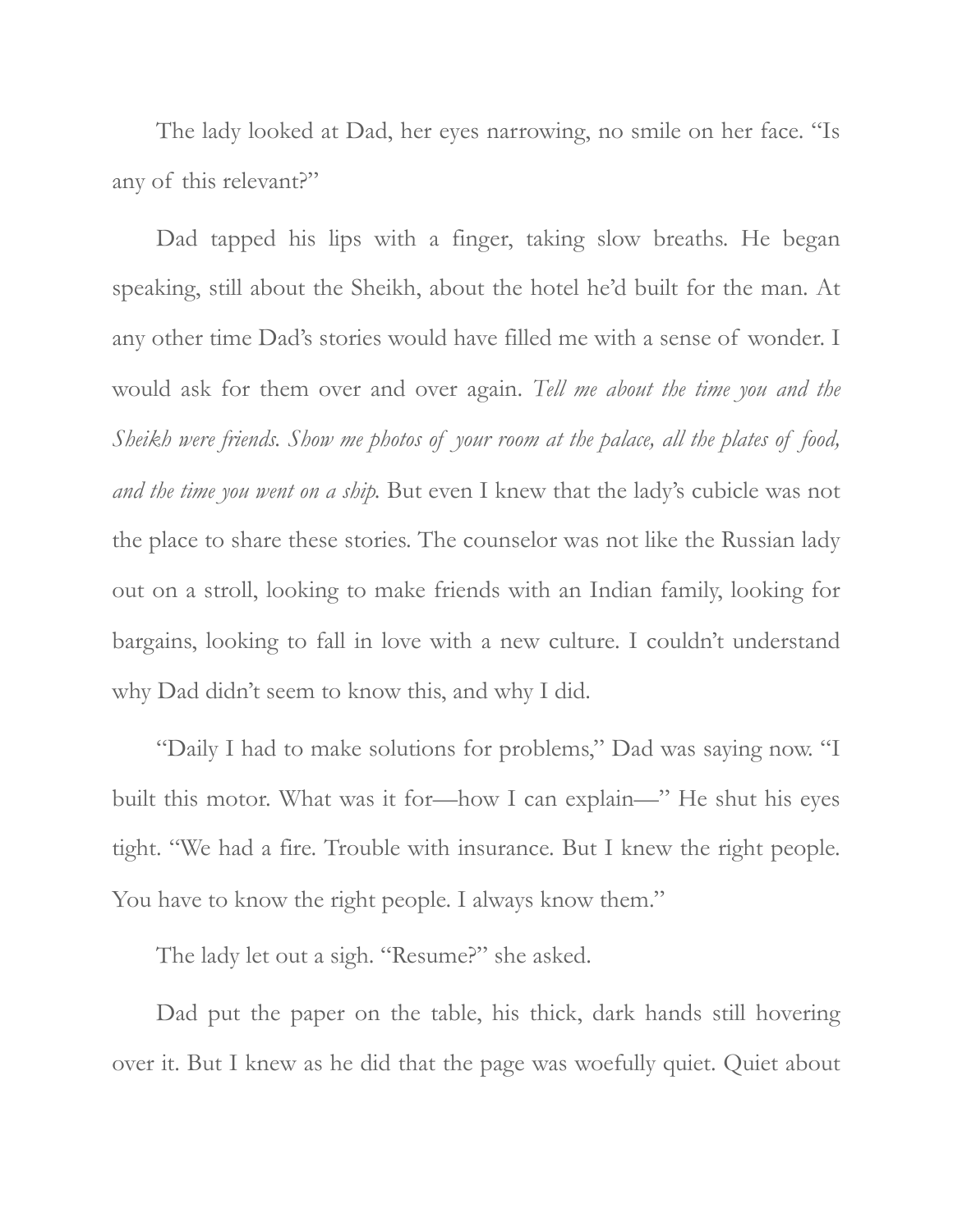his accomplishments and exploits. Dad was right. What could a piece of paper reveal about a man?

The lady scanned the page with a pen. "Retail experience—no. Hospitality—no. Any customer experience? N—no." She put down her pen.

"You can leave now, sir. We will be in touch if something comes up."

"But I can do anything. I am good at math. Ten-on-ten in math. Human calculator."

"If something matches your experience we will give you a call."

"I am very very good with people also."

"We will give you a call, sir."

"So now I leave?"

"Yes, leave."

Maa knew not to ask Dad any questions like *what happened? what did you get?* His face gave everything away. She didn't need to see that he hadn't come away with a piece of pink paper. Except, Mrs. Tran jumped on him before Maa could intervene.

"Get good job? Top pay?"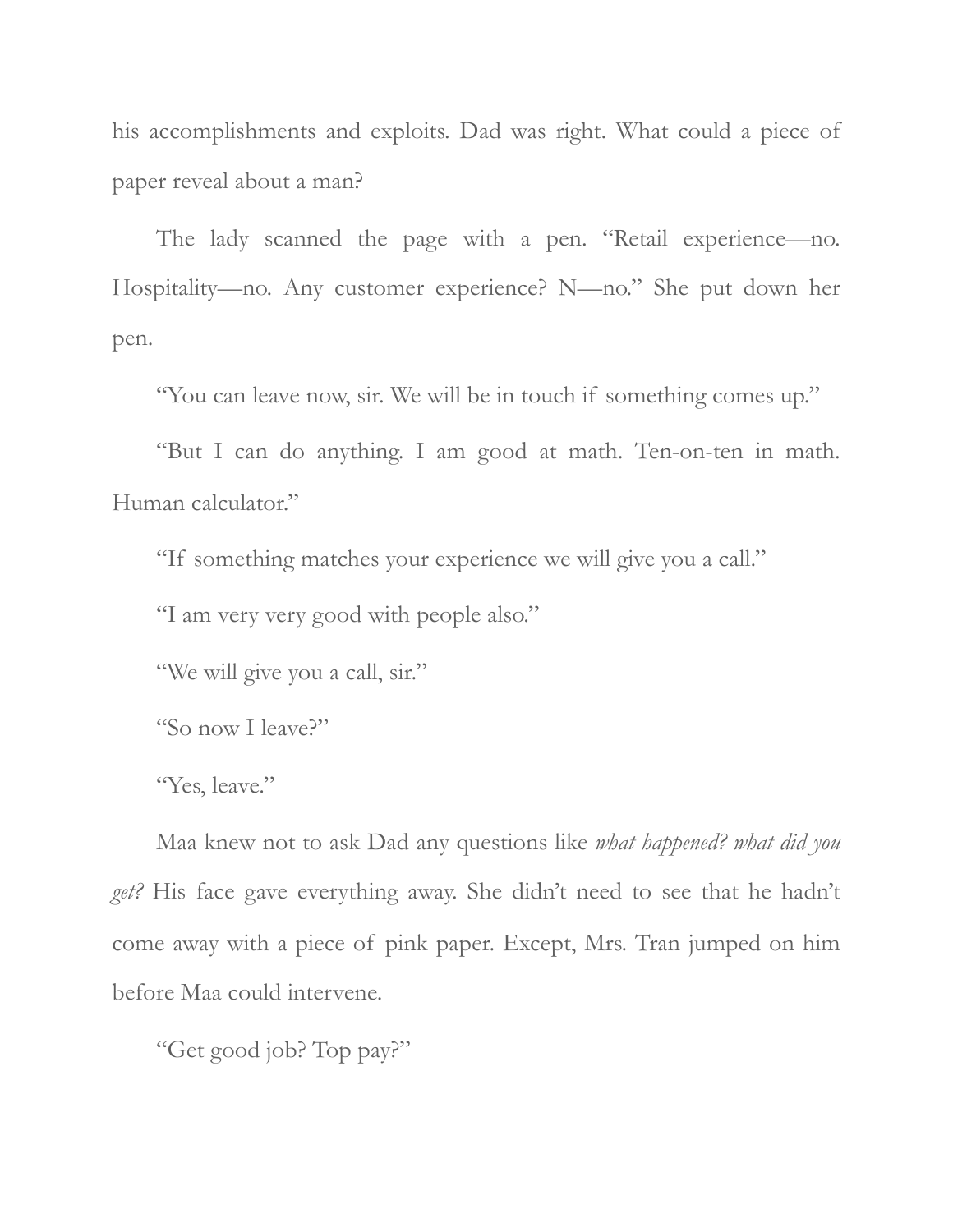"Let's go," Dad said firmly, avoiding Mrs. Tran, and we gathered our things.

Maa shook hands with Mrs. Tran. "See you at the daycare."

We clung to the shoulder of the road as best we could, except the road had no shoulder, only a thicket of weeds we had to pick our way through, and broken beer bottles, cigarette packs, a mangled rabbit. The highway began and when the grass thinned, we strayed onto the road— Maa and Dad walking ahead, me trailing behind. A red Jeep with music blaring came up the bend, and as it neared us, it slowed, beeping its horn. I stared at the men inside—their hair hidden under baseball caps, eyes behind sunglasses. As they passed us the driver leaned out. "Trying to get killed, nigger?" he shouted. He threw something out the window which landed steps away from the shoulder, white buds flying.

Maa and I looked away, pretended we hadn't heard, but Dad stared at the Jeep disappearing up the highway, then at the thing they'd tossed. He studied the popcorn kernels like they were a terrifying, absurd organism multiplying on the road. We could smell the butter, see the yellow greasing the blue-white packet. The way Dad paused, we wondered if he was going to pick it up, deposit it inside a dustbin. But instead he bent over, picked up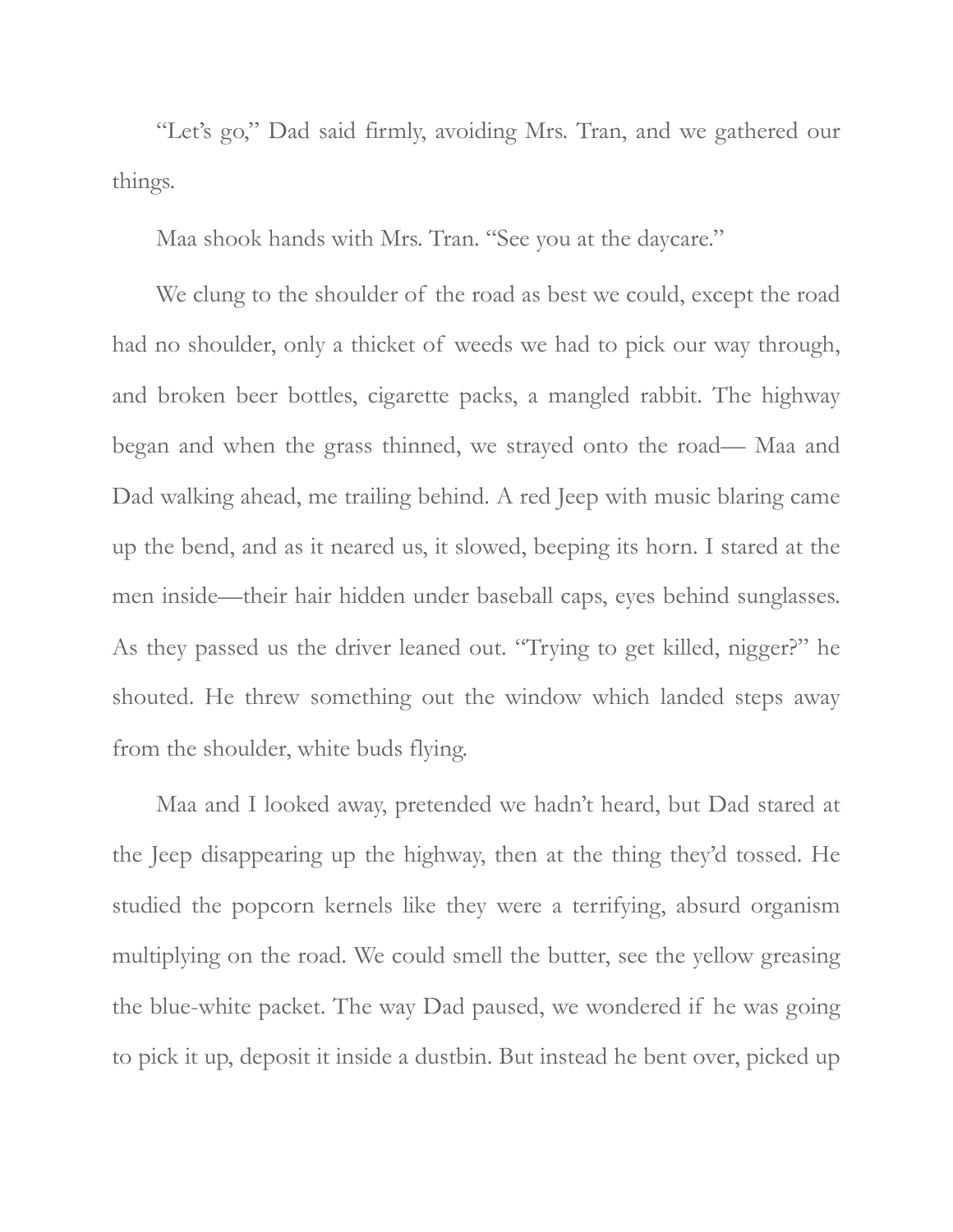a kernel and put it in his mouth. "It's popcorn," he said to no one in particular. "It's good popcorn."

"What are you doing?" Maa asked, ready to slap the second kernel out of Dad's hands. But Dad's face was full of rage. "Why you following me, woman? Go home. Go!"

Maa said nothing. We watched Dad pick up the packet of popcorn and turn back toward the highway, toward a new part of town we did not know. Quietly, Maa took my hand in hers and pulled me home.

"Are you looking at him?" she asked me, "Don't look at him. I'm telling you, don't."

But truth be told, I couldn't look away from the absurdity—Dad nestling the gift of free food in the crook of an arm, marching to Godknew-where, his sense of adventure and his desire to desert us leading him far enough away. He would come back the next morning, I knew, with a new story to tell, and once again I would believe all over again, that he was something special.